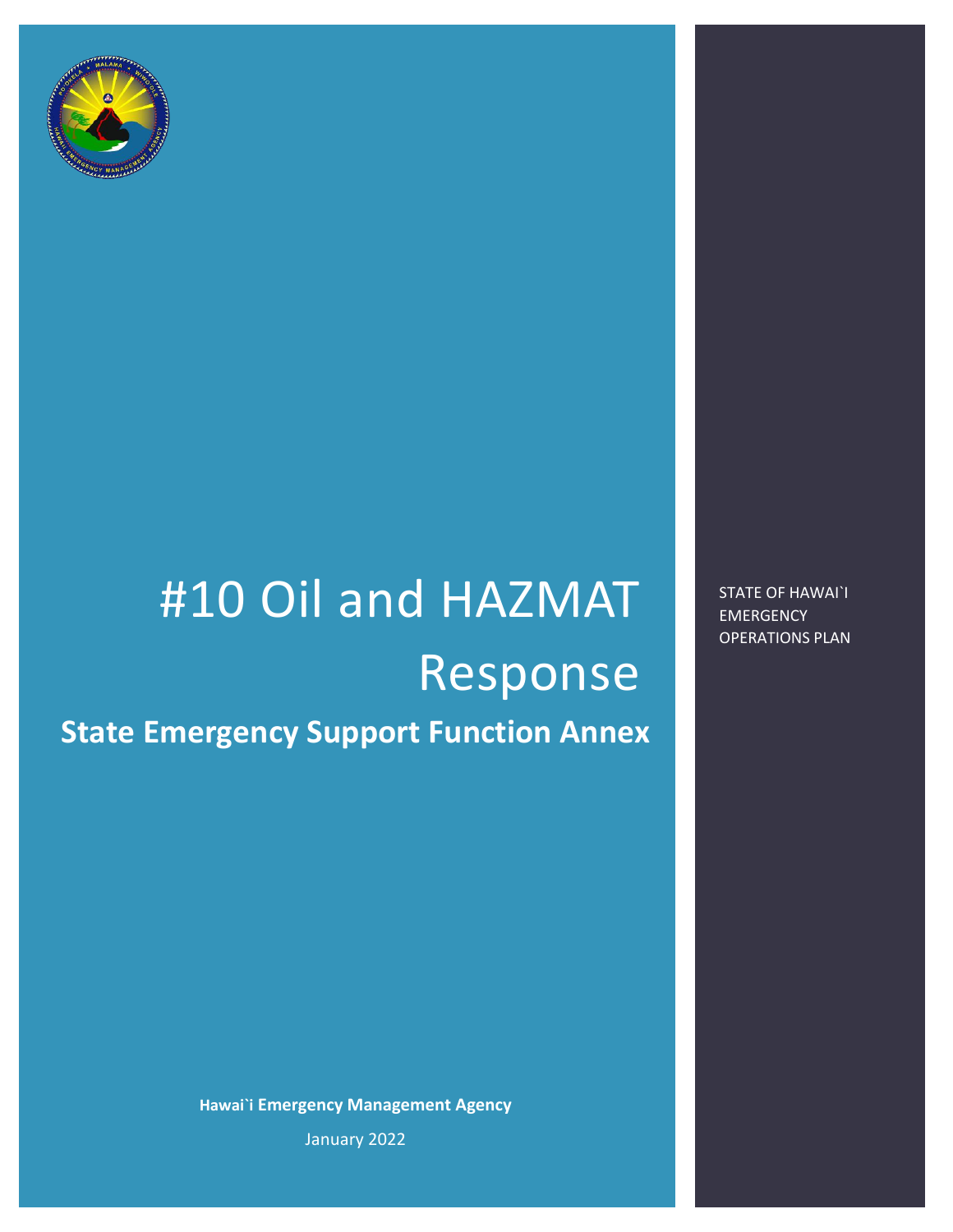# <span id="page-1-0"></span>SESF #10 TASKED AGENCIES

#### **State ESF Coordinating Agency:**

Department of Health – Environmental Management Division (EMD)

#### **State ESF Primary Agency**

Department of Health – Hazard Evaluation and Emergency Response (HEER) Office

#### **State Support Agencies:**

Department of Agriculture

Department of Business, Economic Development, and Tourism

Hawaii Emergency Management Agency

Hawaii National Guard

Department of Labor and Industrial Relations

Department of Land and Natural Resources

Department of Transportation

Office of State Planning

#### **State Non-Profit and Private Sector Support Agencies:**

American Red Cross

American Lung Association, Hawaii Chapter

Salvation Army

Radio Amateur Civil Emergency Services (RACES)

#### **Federal ESF Coordinating Agency:**

U.S. Coast Guard

U.S. Environmental Protection Agency

#### **Federal ESF Primary Agency:**

U.S. Coast Guard

U.S. Environmental Protection Agency

#### **County ESF Coordinating and Primary Agency:**

*(Note: Not every county uses an ESF structure to organize their Emergency Operations Centers. For counties that do not use the ESF structure, the agency listed serves in a role that is equivalent to an ESF Coordinating and Primary Agency.)*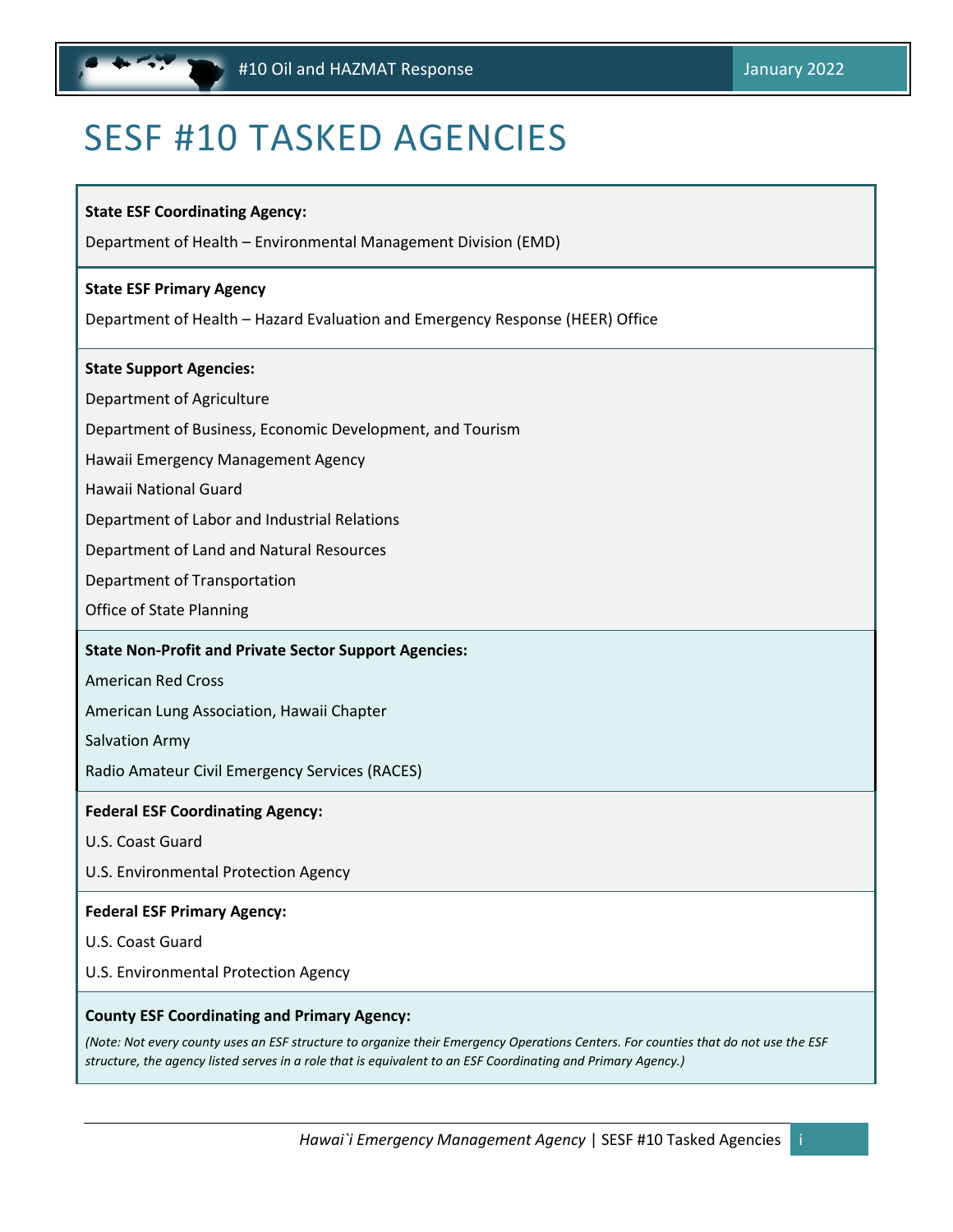

Hawaii County: County Hawaii County Fire Department / DOH District Health Officer (DHO) (or until SOSC arrives on island)

Maui County: Maui County Fire Department / DOH District Health Officer (DHO) (or until SOSC arrives on island)

City and County of Honolulu: Honolulu Fire Department/ DOH HEER Office

Kauai County: Kauai County Fire Department / DOH District Health Officer (DHO) (or until SOSC arrives on island)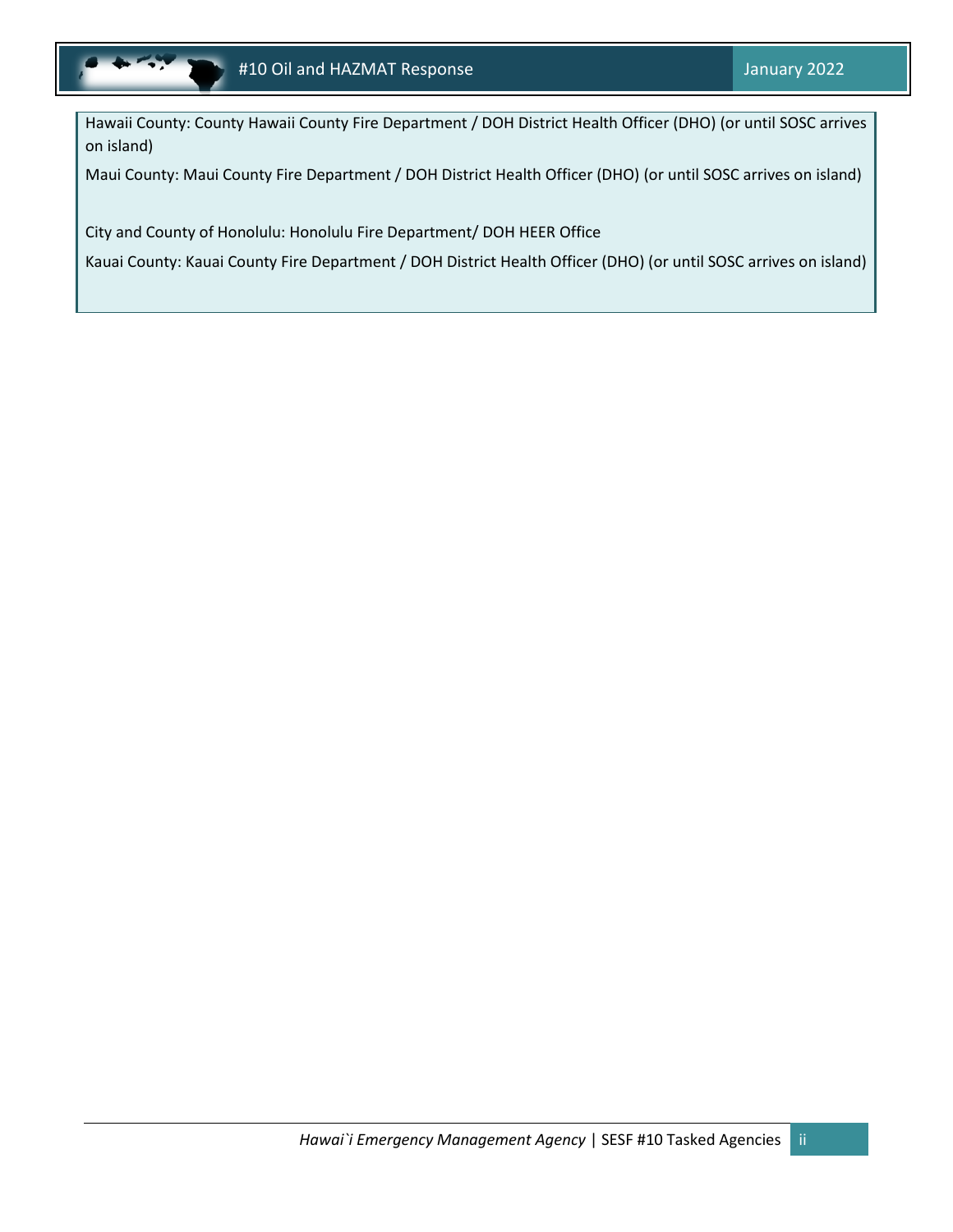# <span id="page-3-0"></span>RECORD OF CHANGES

The SESF #10 is responsible for the *#10 Oil and HAZMAT Response* State Emergency Support Function Annex and is authorized to make changes in coordination with the HI-EMA Operations Branch. All updates to the *#10 Oil and HAZMAT Response* State Emergency Support Function Annex will be tracked and recorded in the following table to ensure the most recent version is disseminated and implemented. This annex will be reviewed on a biennial basis and after every incident where SESF #10 was activated.

| Change<br><b>Number</b> | Date of Change | <b>Section Changed</b> | <b>Summary of Change</b> |
|-------------------------|----------------|------------------------|--------------------------|
| $\mathbf{1}$            |                |                        |                          |
| $\overline{2}$          |                |                        |                          |
| $\overline{3}$          |                |                        |                          |
| $\pmb{4}$               |                |                        |                          |
| 5                       |                |                        |                          |
| $\boldsymbol{6}$        |                |                        |                          |
| $\overline{7}$          |                |                        |                          |

**Luke Myers David Lopez Joanna Seto**

**HI-EMA Administrator HI-EMA Executive Officer Environmental Management Division Chief State of Hawai`i DOH SESF #10 Oil and HAZMAT Response EMO**

 $\mathcal{L}$ 

**Date Jan 27, 2022 Date Date Date Date Date Date Date Date Date Date Date Date**  $\frac{\partial \text{Avi}}{\partial \text{B}}$ <br>Date Jan 26, 2022<br>Date Jan 26, 2022 Date Jan 26, 2022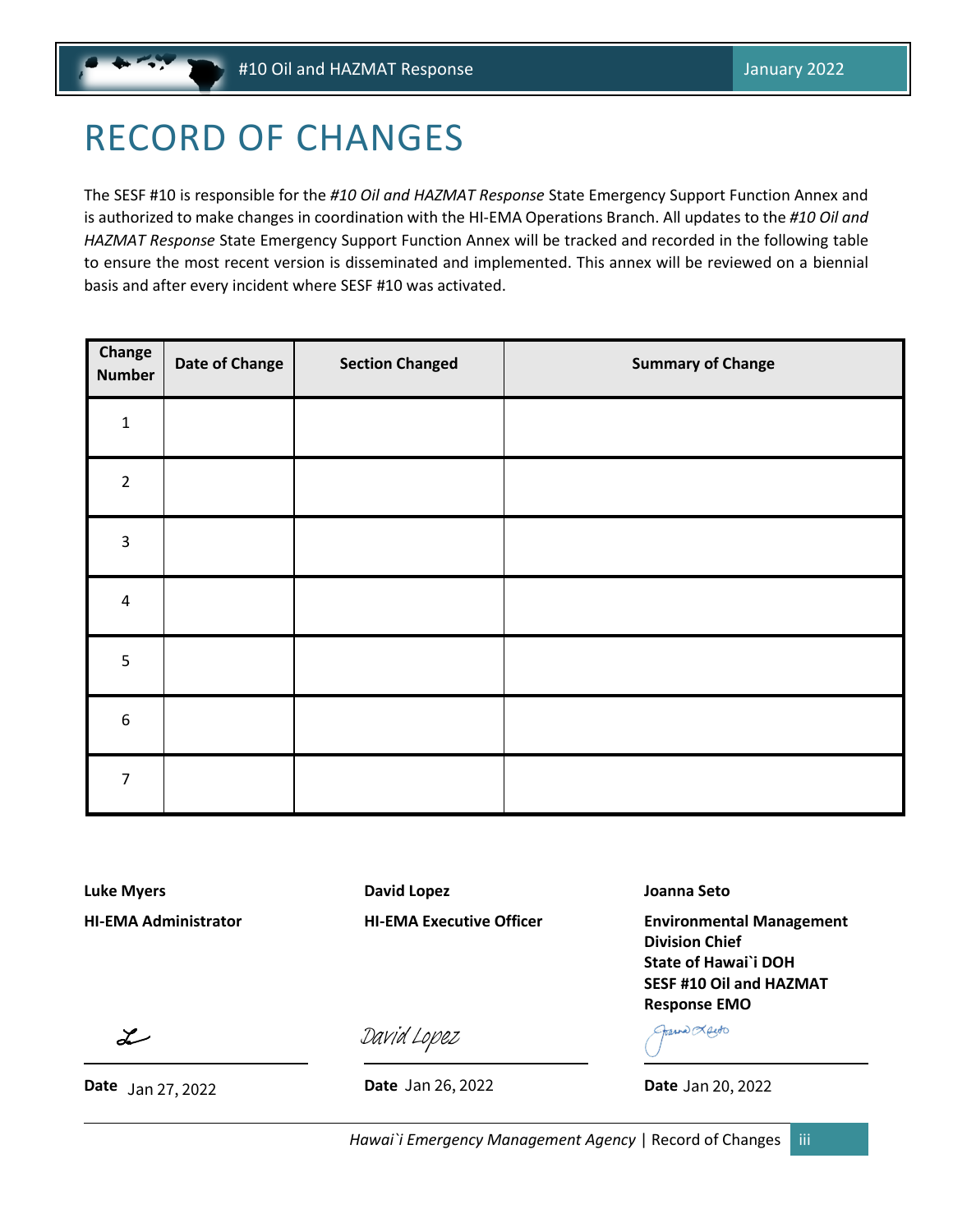# <span id="page-4-0"></span>**TABLE OF CONTENTS**

 $\ddot{\phantom{0}}$ 

| 1. |     | $Introduction 1-1-1$ |  |
|----|-----|----------------------|--|
|    | 1.1 |                      |  |
|    | 1.2 |                      |  |
| 2. |     |                      |  |
|    | 2.1 |                      |  |
|    | 2.2 |                      |  |
| 3. |     |                      |  |
|    | 3.1 |                      |  |
|    | 3.2 |                      |  |
|    | 3.3 |                      |  |
|    | 3.4 |                      |  |
| 4. |     |                      |  |
|    | 4.1 |                      |  |
|    | 4.2 |                      |  |
|    | 4.3 |                      |  |
| 5. |     |                      |  |
|    | 5.1 |                      |  |
|    | 5.2 |                      |  |
|    | 5.3 |                      |  |
| 6. |     |                      |  |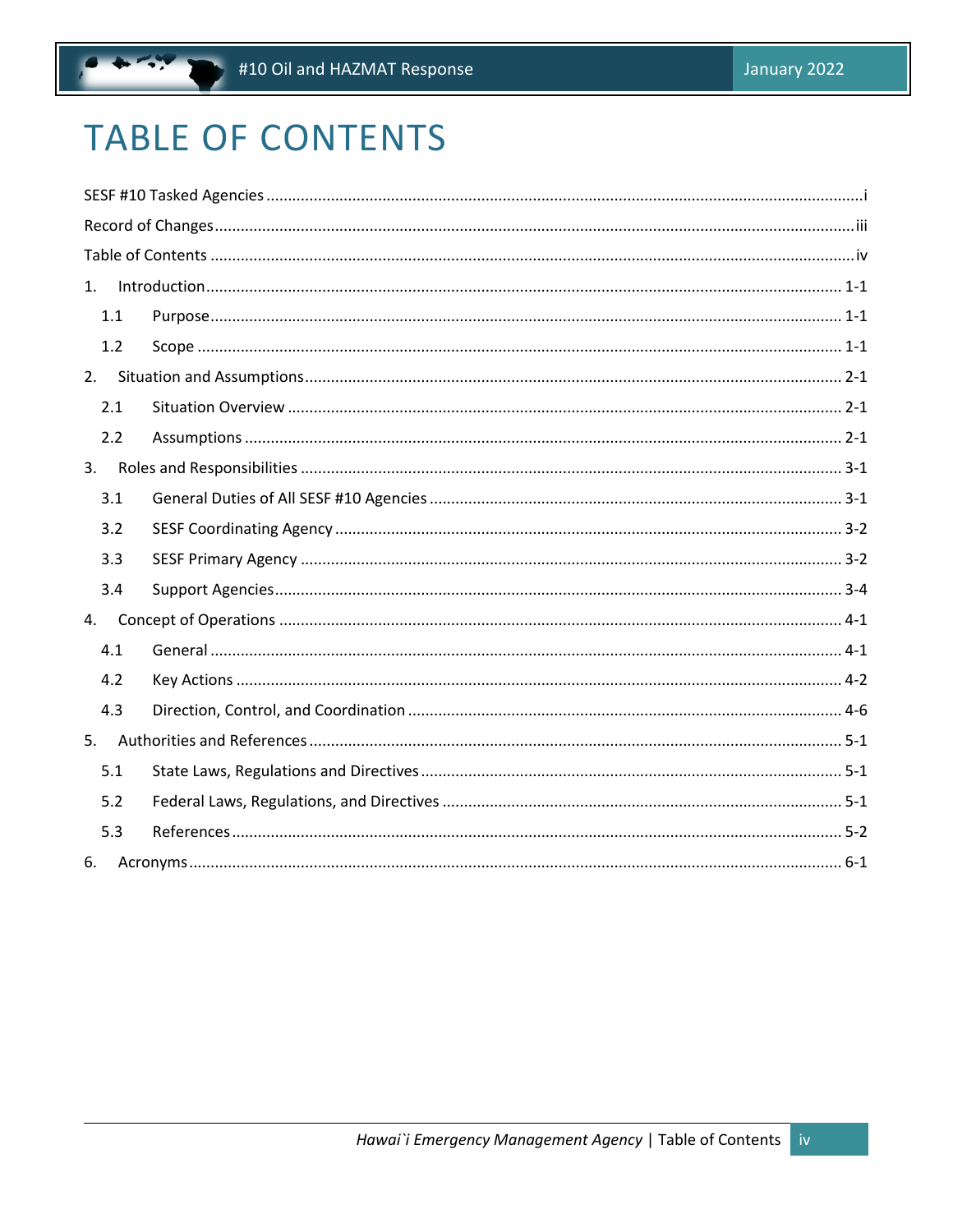# <span id="page-5-0"></span>1. INTRODUCTION

# <span id="page-5-1"></span>**1.1 PURPOSE**

- The purpose of this Annex is to define the activities that fall within the scope of State Emergency Support Function (SESF) #10 Oil and Hazardous Materials, identify the agencies with responsibilities under this SESF, identify private sector response companies that may be involved, and describe how agencies will coordinate to execute missions tasked to SESF #10 before, during or after an emergency or disaster.
- 2. SESF #10 Oil and Hazardous Materials provides state support to local government, in an all-hazards approach, when responding to an actual or potential discharge or release of chemical, oil, and/or biological materials. An actual or potential release of hazardous materials (hazmat) can result from a transportation incident, fixed facility incident, natural disaster (e.g., hurricane or flood) or terrorist attack.

# <span id="page-5-2"></span>**1.2 SCOPE**

- 1. The major responsibilities within the scope of SESF #10 include:
	- a. Direct response and support through the Hawaii State Department of Health (DOH) whenever oil or hazmat releases may have public health or environmental implications.
	- b. Provision of support upon request from the counties for additional resources including response personnel, technical specialists, and subject matter expertise.
	- c. Coordination of mutual aid requests for resources within the State as well as outside support from other states and the federal government.
	- d. Activation of a State On-Scene Coordinator (SOSC) whenever required by HRS 128D or based upon the size, complexity, or potential impacts of a release.
	- e. Participation, either directly or in a support role, when oil or hazmat releases require federal coordination and oversight either due to the location or nature of an incident (such as an offshore oil spill) or when mandated by federal law.
	- f. Identification and referral of incidents for review by appropriate local, state, and federal agencies when liability for cost reimbursement or civil and criminal penalties may apply. However, the scope of SESF #10 does not extend to interdiction or investigative activities within the context of intentional acts such as terrorism, which are more appropriately coordinated through SESF #13 Public Safety and Security.
- 2. Specific activities within the scope of SESF #10 functions include:
	- a. Actions to prevent, minimize, or mitigate a release of oil or hazmat or biological materials.
	- b. Efforts to detect and assess the extent of environmental contamination (including environmental monitoring and sampling and analysis of contaminated media, such as air, water, soils, sediments, buildings, and structures).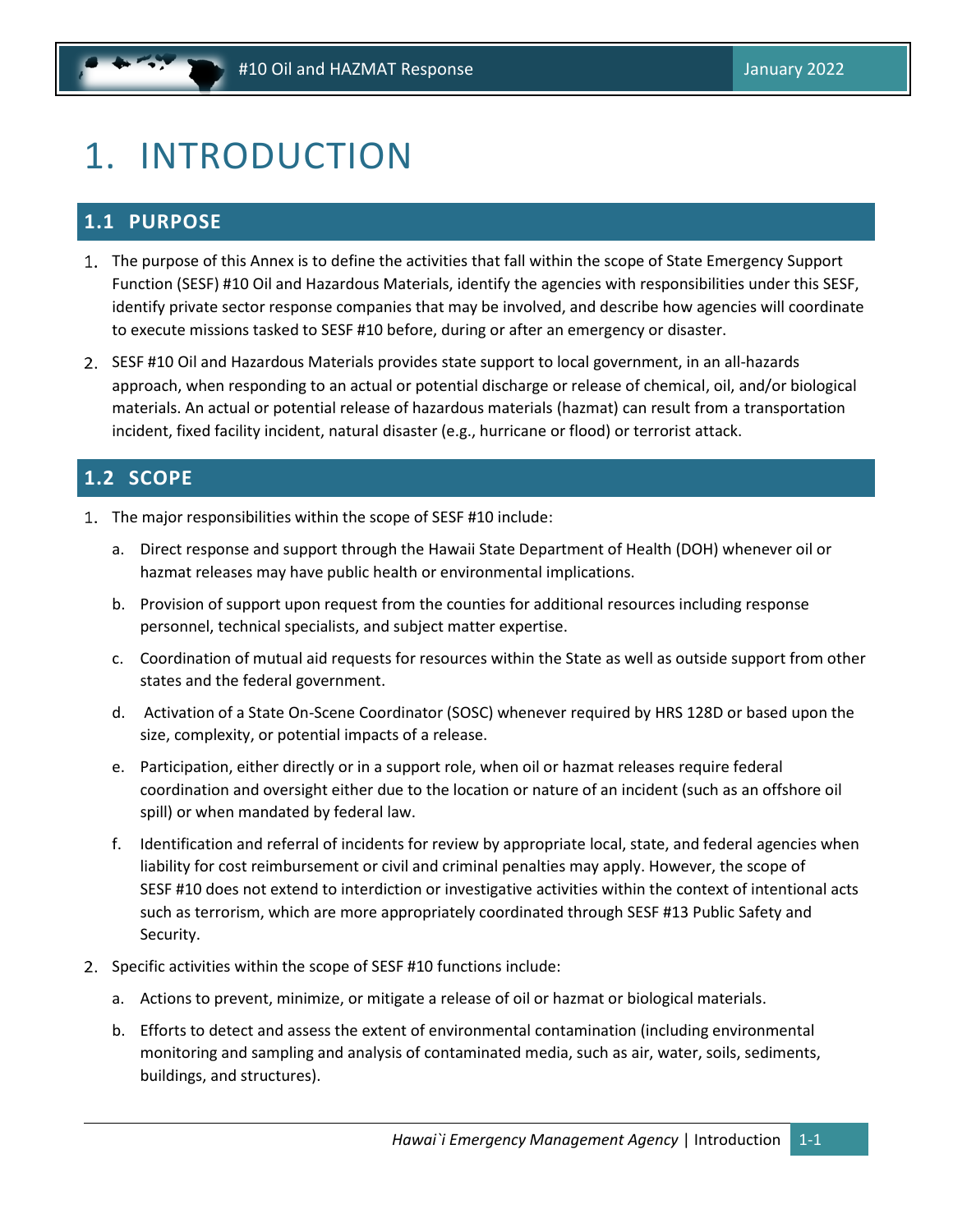- c. Provision of environmental technical expertise to support development of recommendations for public protective actions.
- d. Actions to stabilize the release and prevent the spread of contamination.
- e. Analysis of options for environmental cleanup and waste disposition, including options for cleanup and disposal of contaminated debris.
- f. Implementation of environmental cleanup, including collection of orphaned oil and hazardous materials containers, collection of household hazardous waste, removal of contaminated soil, and decontamination of buildings and structures.
- g. Storage, treatment, and disposal of oil and hazardous materials, including contaminated debris.
- h. Actions to protect natural resources.
- i. Monitoring debris disposal.
- Hazardous materials are defined broadly to include oil; hazardous substances under the Comprehensive Environmental Response, Compensation, and Liability Act (CERCLA or Superfund), as amended; pollutants and contaminants defined under Section 101 (33) of CERCLA; and certain chemical, biological, and radiological material, including Weapons of Mass Destruction (WMD). Oil is included as a hazardous substance under the Hawaii Environmental Response Law, HRS 128D.

### 1.2.1 DEFINITIONS

- Oil Spill Discharge: Although HRS 128D defines an oil sheen on waters as a release, for SESF #10 activation purposes, oil spill emergencies are classified as minor, medium or major discharges. The National Contingency Plan (NCP) establishes the following categories of oil discharges based strictly on size and are not meant to imply associated degrees of hazard to public health or welfare, nor are they a measure of environmental damage. Any oil discharge that poses a substantial threat to public health or welfare of the United States or the environment or results in significant public concern shall be classified as a major discharge regardless of the following quantitative measures.
	- Minor Discharge: A discharge to the inland waters of less than 1,000 gallons of oil, or a discharge to the coastal waters of less than 10,000 gallons of oil.
	- Medium Discharge: A discharge of 1,000 to 10,000 gallons of oil to the inland waters, or a discharge of 10,000 to 100,000 gallons of oil to the coastal waters.
	- Major Discharge: A discharge of more than 10,000 gallons of oil to the inland waters, or more than 100,000 gallons of oil to the coastal waters.
- 2. Hazardous Substance Release: The NCP and the State Contingency Plan (Hawaii Administrative Rules [HAR] Chapter 11-451) provides guidance on classifying hazardous substance releases, however, final determination of the appropriate classification of a release will be made based on consideration of the material, along with the quantity, location, and potential impact.
	- Minor Release: A release of a quantity of hazardous substance(s), pollutant(s), or contaminant(s) that poses minimal threat to public health or welfare of the United States or the environment.
	- Medium Release: All releases not meeting the criteria for classification as a minor or major release.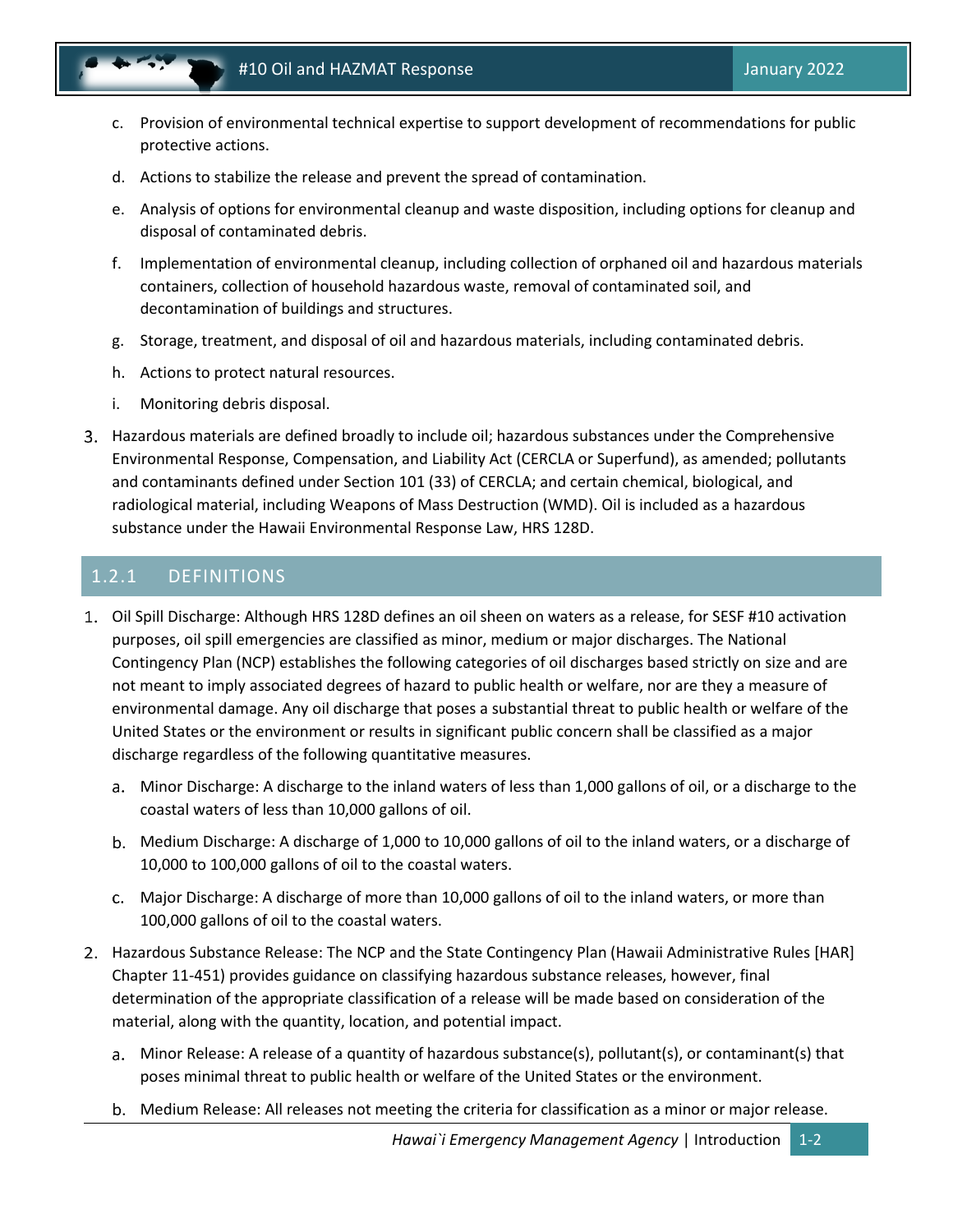- Major Release: A release of any quantity of hazardous substance(s), pollutant(s), or contaminant(s) that poses a substantial threat to public health or welfare of the United States or the environment or results in significant public concern.
- Navigable Waters: A water body qualifies as a "navigable water of the United States" if it meets any of the tests set forth in 33 C.F.R. Part 329 (e.g., the water body is (a) subject to the ebb and flow of the tide, and/or (b) the water body is presently used, or has been used in the past, or may be susceptible for use (with or without reasonable improvements) to transport interstate or foreign commerce).
- Inland waters: Streams, rivers, drainage ditches, ponds, reservoirs, canals, ground waters, and lakes which may be fresh, brackish, or saline that are flowing, standing, or wetlands. [section 342D-1, Hawaii Revised Statutes (HRS) and HAR, Chapter 11-54-2(b)]
- Coastal waters: "All waters surrounding the islands of the State from the coast of any island to a point three miles seaward from the coast, and, in the case of streams, rivers, and drainage ditches, to a point three miles seaward from their point of discharge into the sea and includes those brackish waters, fresh waters and salt waters that are subject to the ebb and flow of the tide (section 342D-1, HRS)." [from HAR, Chapter 11-54-1]
- Potentially Responsible Party (PRP): The person, organization, or firm who by law may be found liable for the cleanup of any spill or release of hazard substances, contaminants, or pollutants into the environment. In some instances, identifying the RP may require investigation as to cause, liability, and responsibility to fully identify liability.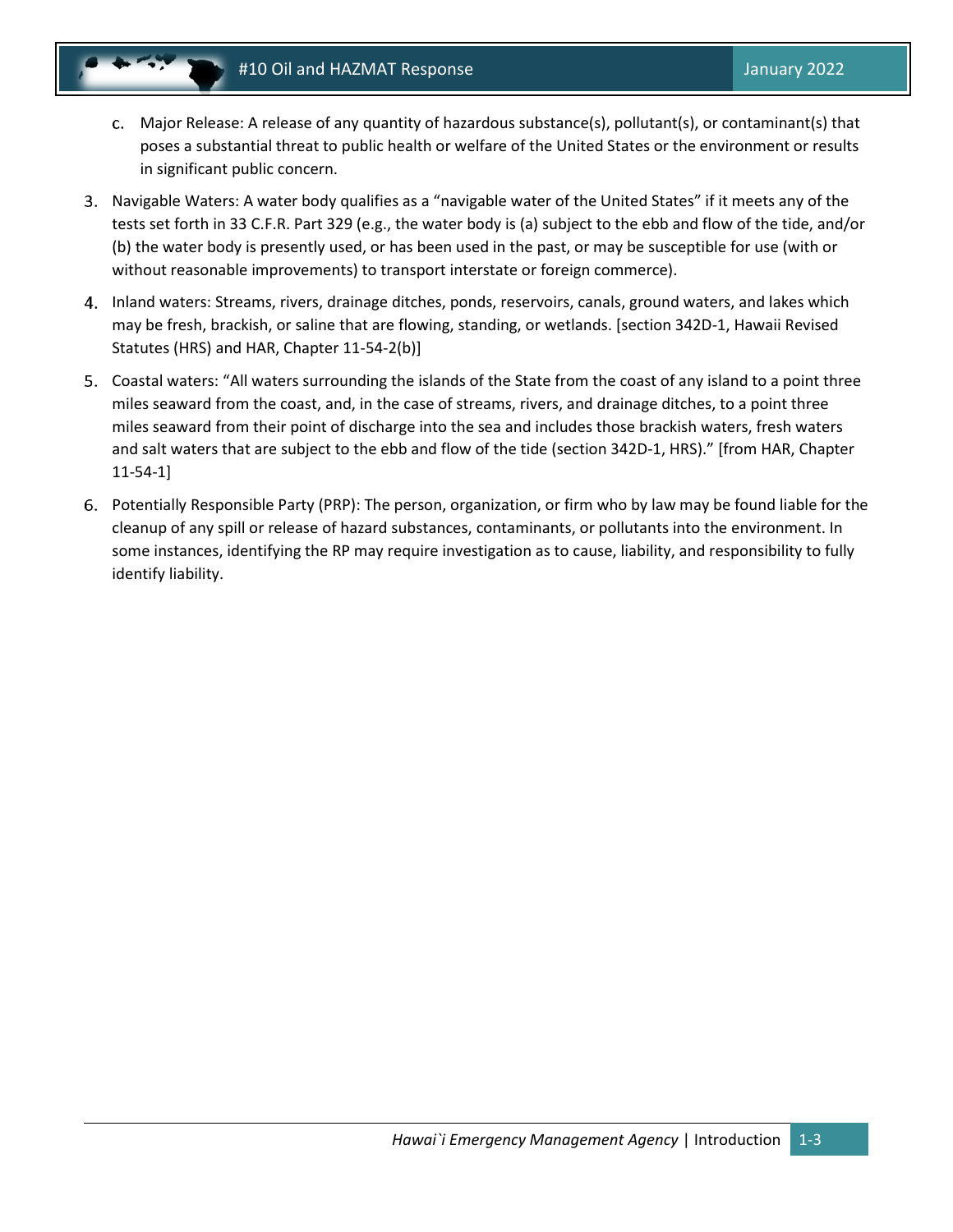# <span id="page-8-0"></span>2. SITUATION AND ASSUMPTIONS

# <span id="page-8-1"></span>**2.1 SITUATION OVERVIEW**

- The threat of oil and hazmat emergencies is a byproduct of modern society and significant quantities of oil, fuel and hazardous materials are commonly found throughout the State.
- The State of Hawaii is susceptible to a variety of potential impacts, including offshore oil releases with the potential for onshore impacts and/or widespread environmental damage.
- Sources of release include industrial and commercial facilities and vehicles, but risks are also associated with ordinary residential areas and private vehicles.
- Most incidents are minor and are adequately controlled by county responders, however, because DOH provides local public health support and technical expertise to the counties, State resources may be involved in responses that do not otherwise require State assistance or activation of the SESF.
- When needed, moving State resources and intra-state mutual aid between islands takes time, planning and coordination. Similarly, federal resources and inter-state mutual aid based on the mainland may be significantly delayed.
- Oil and hazmat incidents impacting Honolulu Harbor may have widespread impacts to other islands in the form of logistical and economic disruptions.
- 7. International media attention to releases may impact Hawaii's economy through losses to tourism that are disproportionately larger than actual environmental or health concerns.

# <span id="page-8-2"></span>**2.2 ASSUMPTIONS**

- 1. SESF #10 planning is based on the following assumptions:
	- a. Hazmat incidents may occur suddenly, evolve slowly, or occur as consequences of larger incidents or disasters.
	- b. Releases of hazardous materials and related problems may be the primary incident or may be the secondary result of a prior incident such as a major storm, earthquake, hurricane, act of terrorism, transportation disruption, or other mishap.
	- c. While oil and hazmat incidents have the potential to be large and complex, most are minor in scope and can be handled by trained responders at the county level. However, improper handling of hazardous materials during transporting, manufacturing, packaging, or storing can transform what could have been a single incident into a massive chain reaction with harmful consequences.
	- d. Continued development of the transportation network and industrialization within the state leave few areas to be considered risk free from hazardous materials accidents.
	- e. The population at risk from a single incident generally would be limited to areas located at least one mile from the incident site.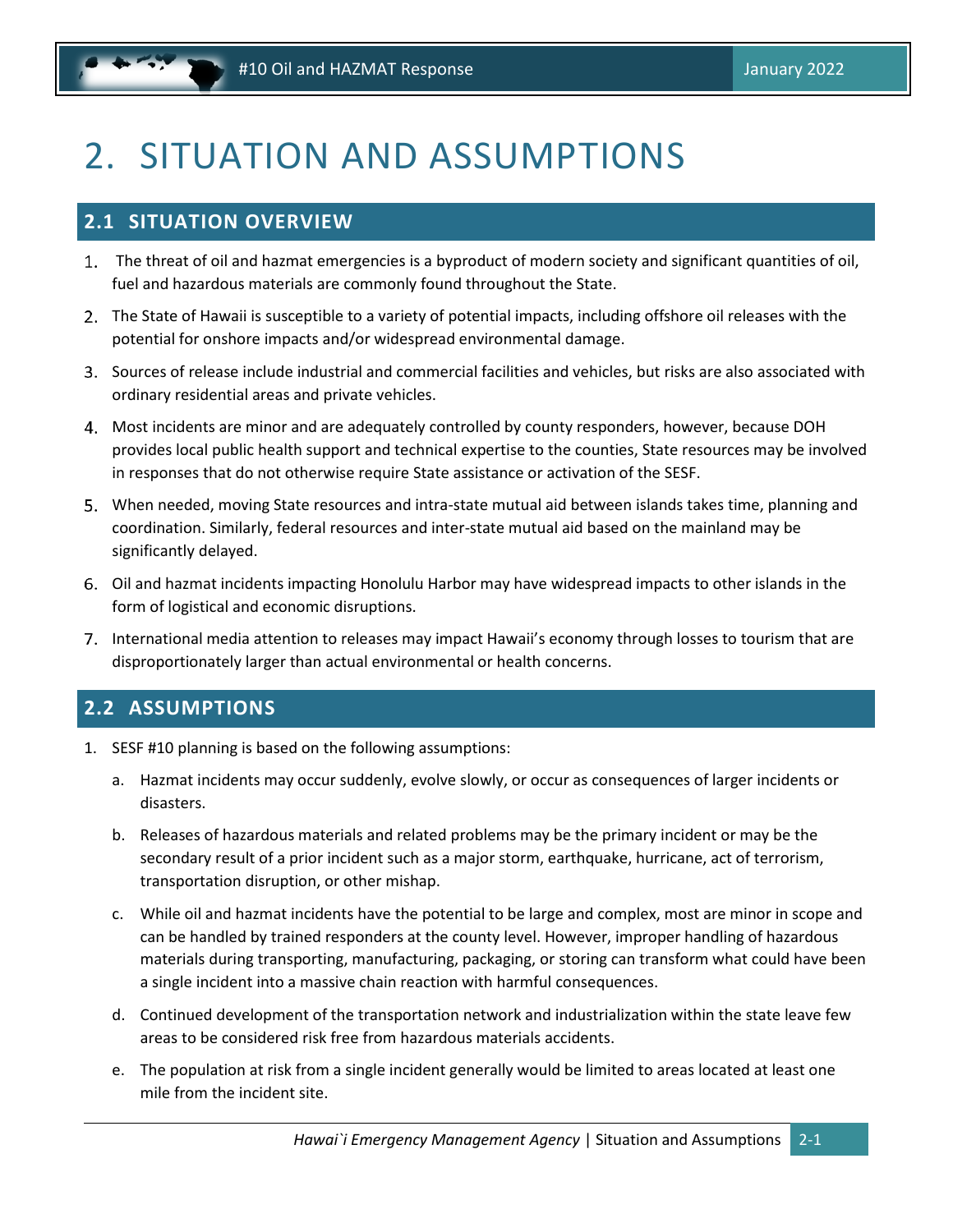- - f. Although hazardous material accidents cannot be eliminated, the risk of serious accidents can be reduced through training, education, incentives, and awareness. Appropriate mitigation and preparedness activities improve the ability of emergency management personnel to respond to such incidents.
	- g. First responders will be properly informed, trained, and equipped to effectively assess the situation and communicate needs rapidly.
	- h. The resources of county, state, and Federal governments, separately or in combination with those of industry and other private/semi-private sources, will be utilized to the maximum extent possible to eliminate, reduce, or remove the hazard.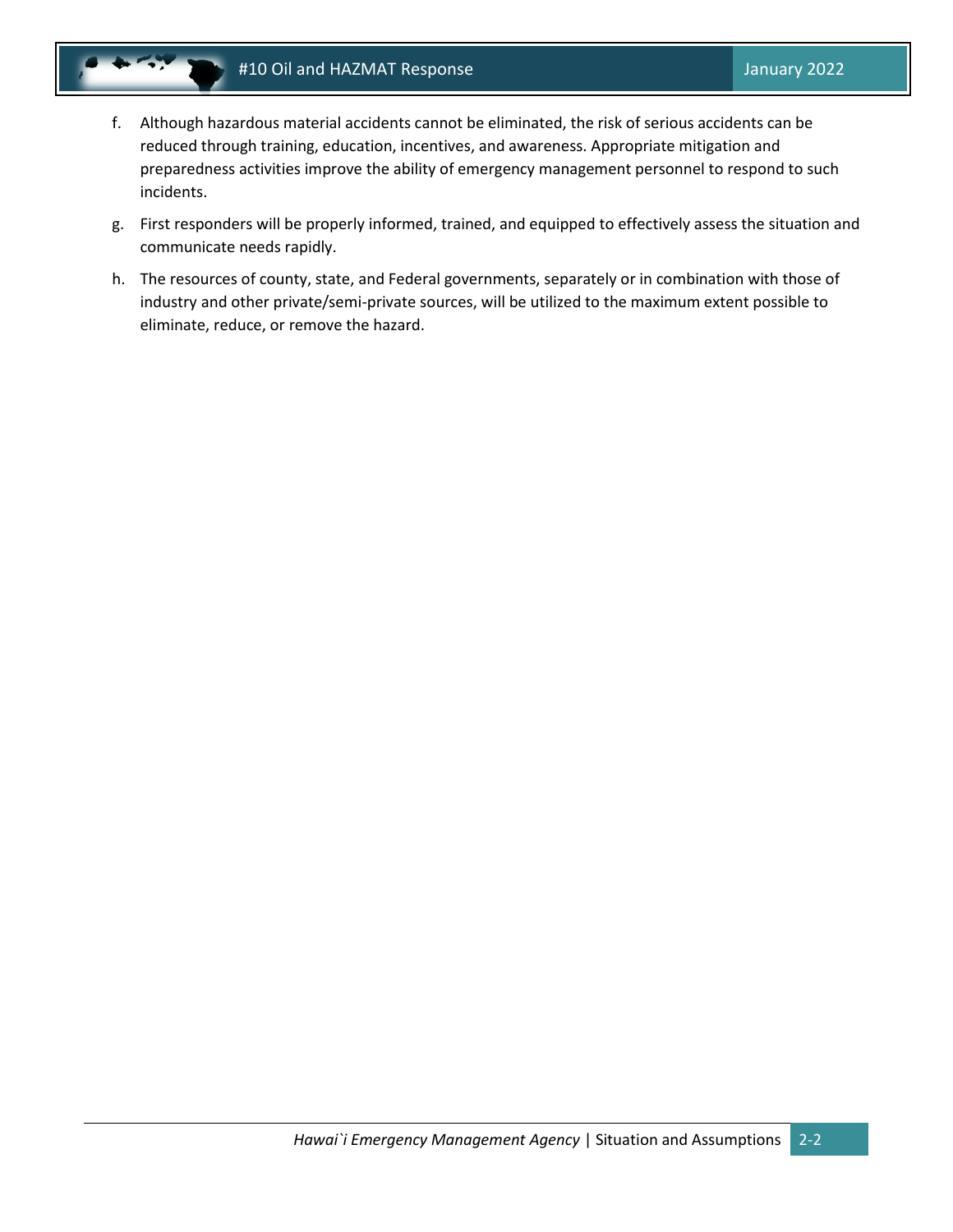# <span id="page-10-0"></span>3. ROLES AND RESPONSIBILITIES

- 1. The following section outlines the roles and responsibilities assigned to state agencies and community partners to ensure SESF #10 activities are performed in a coordinated, efficient, and effective manner.
- 2. This document does not relieve tasked agencies of the responsibility for emergency planning; agency plans should adequately provide for the capability to implement the actions identified below.

### <span id="page-10-1"></span>**3.1 GENERAL DUTIES OF ALL SESF #10 AGENCIES**

1. All agencies assigned to SESF #10 are responsible for the following, in addition to the agency-specific duties listed later in this section.

#### **BEFORE AN INCIDENT**

- Designate primary and alternate SESF #10 representatives, who shall be responsible for coordinating with internal department stakeholders, the SEOC and other SESF #10 agencies to ensure successful execution of duties assigned in this Annex. Notify HI-EMA of any changes to assigned contacts.
- Maintain this Annex and conduct joint planning to further develop, document and refine procedures and processes for interagency coordination of SESF activities.
- Participate in SESF #10 meetings, training, and exercises.
- Ensure internal agency readiness to execute SESF duties assigned in this Annex. Ensure SESF responsibilities are addressed in agency plans, sufficient agency personnel are assigned and trained to support the SESF, required resources are identified and contingency contracts or mutual aid plans are in place to address gaps.
- Identify contingency contracts with vendors for services or equipment that may be required to execute the department's SESF #10 duties during an emergency.

#### **DURING AN INCIDENT**

- Coordinate with other SESF #10 agencies and the SEOC to fulfill requests for assistance or information. Coordinate actions with counties, other SESFs or federal ESFs as appropriate.
- 2. Activate, assign, and track department resources to fulfill SESF mission assignments. Ensure financial and property accountability for agency resources used in support of SESF #10.
- Provide situational awareness of SESF #10 activities to the SEOC.
- 4. Represent the SESF at the SEOC and other incident sites as requested.

#### **AFTER AN INCIDENT**

- 1. Participate in after-action report meeting(s).
- $2.$ Identify actions/inventories needed to prepare for next incident.
- 3. Replenish inventories as needed.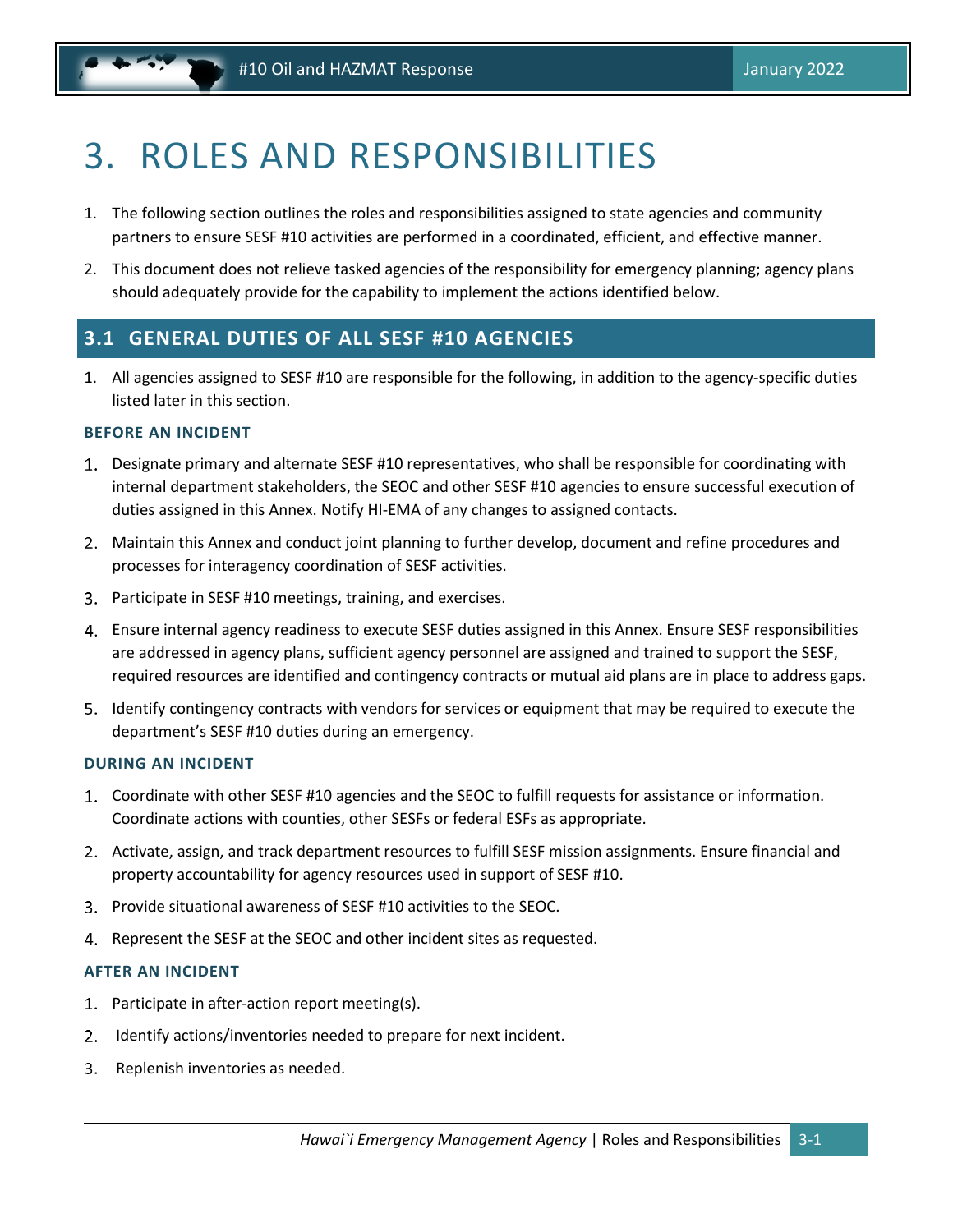# <span id="page-11-0"></span>**3.2 SESF COORDINATING AGENCY**

Coordinating Agencies, as defined by the *HI-EOP*, serve as the principal contact for HI-EMA on issues related to the SESF and provide overall management of SESF preparedness activities. During an activation of the SESF by the SEOC, they coordinate with the Primary Agency to activate needed SESF Support Agencies and staff the SEOC.

| <b>Coordinating</b><br><b>Agency</b>                       | <b>Coordinating Agency Functions</b>                                                                                                              |  |  |  |  |
|------------------------------------------------------------|---------------------------------------------------------------------------------------------------------------------------------------------------|--|--|--|--|
| <b>Hawaii State</b>                                        | <b>BEFORE AN INCIDENT</b>                                                                                                                         |  |  |  |  |
| Department of                                              | Convene meetings, minimum quarterly, with SESF members.<br>1.                                                                                     |  |  |  |  |
| Health (DOH)                                               | Organize and coordinate SESF participation in applicable training and exercises.<br>2.                                                            |  |  |  |  |
| Environmental<br>Health<br>Administration                  | Notify HI-EMA Operations when an SESF agency does not have an assigned<br>3.<br>representative.                                                   |  |  |  |  |
| (EHA)                                                      | <b>DURING AN INCIDENT</b>                                                                                                                         |  |  |  |  |
| Division(s)                                                | 1. Determine which SESF Support Agencies should activate based on the incident and<br>contact #10 representatives from the agencies identified.   |  |  |  |  |
| Environmental<br>Management<br>Division (EMD)              | Ensure an SESF representative is assigned to the SEOC. In most cases, this liaison<br>2.<br>will be from the SESF Coordinating or Primary Agency. |  |  |  |  |
|                                                            | 3.<br>Represent the SESF at other incident sites, if requested.                                                                                   |  |  |  |  |
| Environmental<br><b>Health Services</b><br>Division (EHSD) | Work with the Primary Agency to ensure the SEOC is staffed by a SESF #10<br>4.<br>representative during all operational periods.                  |  |  |  |  |
|                                                            | Notify Support Agencies when the SESF is activated by the SEOC and provide a<br>5.<br>representative to the SEOC during activation hours.         |  |  |  |  |
|                                                            | <b>AFTER AN INCIDENT</b>                                                                                                                          |  |  |  |  |
|                                                            | Participate in after-action report meeting(s).<br>1.                                                                                              |  |  |  |  |
|                                                            | Identify actions/inventories needed to prepare for next incident.<br>2.                                                                           |  |  |  |  |
|                                                            | Replenish inventories as needed.<br>3.                                                                                                            |  |  |  |  |

# <span id="page-11-1"></span>**3.3 SESF PRIMARY AGENCY**

- The Hawaii State Department of Health (DOH), EHA, Hazard Evaluation and Emergency Response (HEER) Office serves as the Primary Agency for SESF #10.
- Primary Agencies, as defined by the *HI-EOP*, have significant authorities, roles, resources, or capabilities for functional areas the SESF oversees. Primary Agencies serve as the principal contact for HI-EMA on issues related to the SESF and provide overall management of both preparedness and response activities.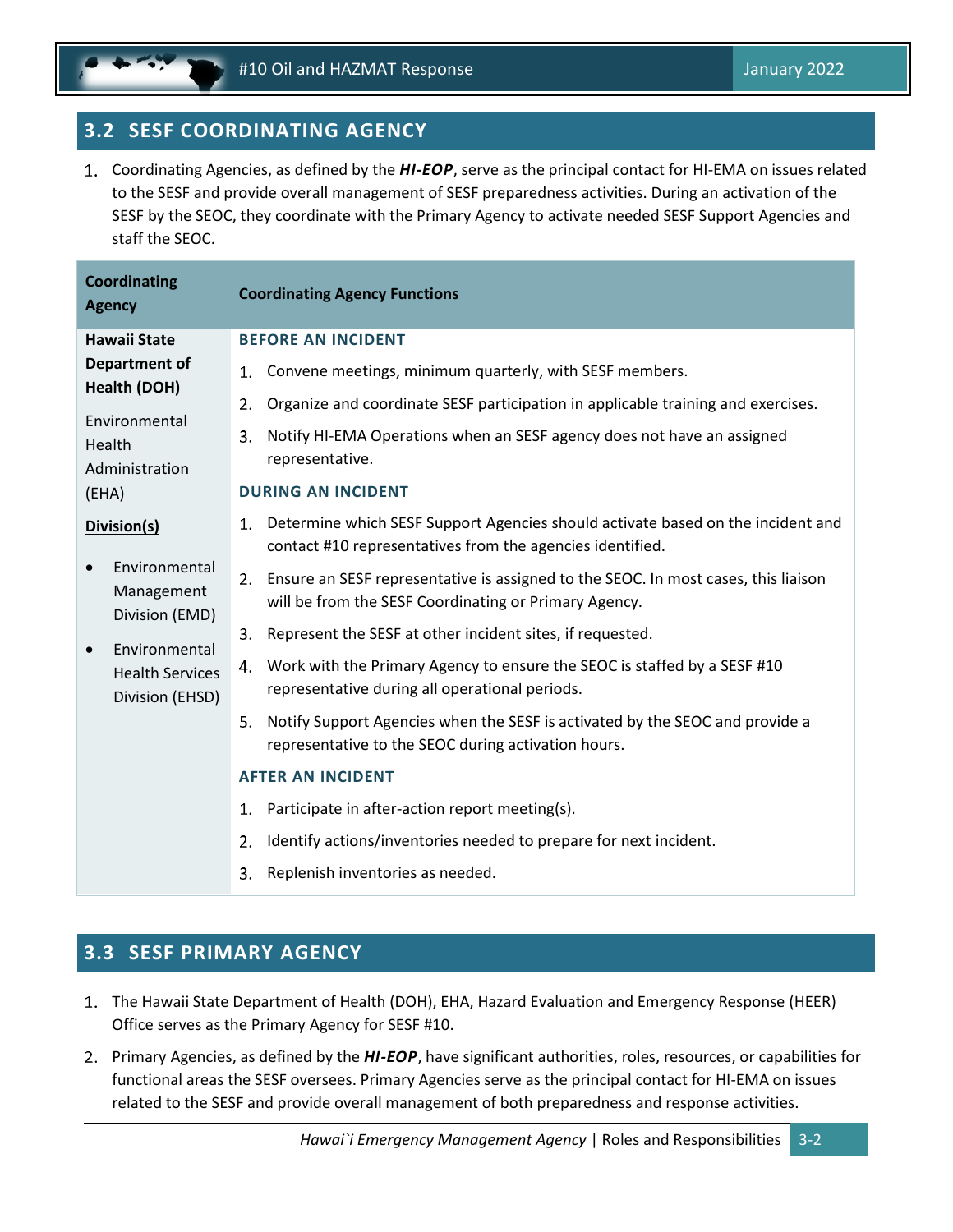SESF Primary Agencies have additional responsibilities related to management of SESF activities.

#### **BEFORE AN INCIDENT**

- a. Manage SESF #10 preparedness activities, including convening quarterly planning meetings and ensuring SESF #10 participation in applicable trainings and exercises.
- b. Lead the development, review, and refinement of SESF #10 plans, Procedural Guides, job aids and/or other written resources to document operational processes and procedures.

#### **DURING AN INCIDENT**

- a. Prioritize requests for SESF #10 assistance using incident objectives and work with Support Agencies to identify and direct required resources.
- b. Provide SESF #10 information to *SESF #5 Information and Planning* to include in Situation Reports, Incident Action Plans (IAPs) and other products as requested.
- c. Provide updates to the SEOC on the status of SESF mission assignments. Notify the SEOC Operations Section if the SESF is unable to fulfill assigned missions.
- The following are agency-specific duties of the SESF #10 Primary Agency that are in addition to the general duties outlined above.

| <b>Primary Agency</b>                                       | <b>Agency Functions</b>                                                                                                                                                                                                                                                             |
|-------------------------------------------------------------|-------------------------------------------------------------------------------------------------------------------------------------------------------------------------------------------------------------------------------------------------------------------------------------|
| <b>Hawaii State</b><br><b>Department of Health</b><br>(DOH) | DOH HEER office will provide the State On-Scene Coordinator (SOSC) for both water and<br>1.<br>land-based responses: neighbor islands District Health Office (DHO) representatives, may in<br>some cases serve as a temporary SOSC for their County until a SOSC arrives from Oahu. |
| <b>Hazard Evaluation and</b><br><b>Emergency Response</b>   | DOH personnel will integrate into the ICS structure within the Command Staff and the<br>2.<br>General Staff, as needed.                                                                                                                                                             |
| (HEER) Office                                               | Supports county first responders during oil and hazardous substances emergencies.<br>3.                                                                                                                                                                                             |
|                                                             | Manages cleanup activities during and after the initial response if there is no responsible<br>4.<br>party or if the responsible party is incapable of providing appropriate clean-up/removal<br>actions.                                                                           |
|                                                             | For national emergencies, DOH serves under the SESF 10 function as provided in the Federal<br>5.<br>Response Framework under the Federal Emergency Management Agency.                                                                                                               |
|                                                             | 6. Provides technical assistance and guidance regarding necessary protective actions to<br>protect the public and the environment.                                                                                                                                                  |
|                                                             | 7. Provides assistance in hazard determination, including air monitoring, dispersant<br>monitoring, soil sampling, water sampling.                                                                                                                                                  |
|                                                             | Develops procedures for safe handling of radioactive, chemical, and biological materials.<br>8.                                                                                                                                                                                     |
|                                                             | Evaluates the environmental implications of a spill, and possible public health effects. Issues<br>9.<br>appropriate warning statements.                                                                                                                                            |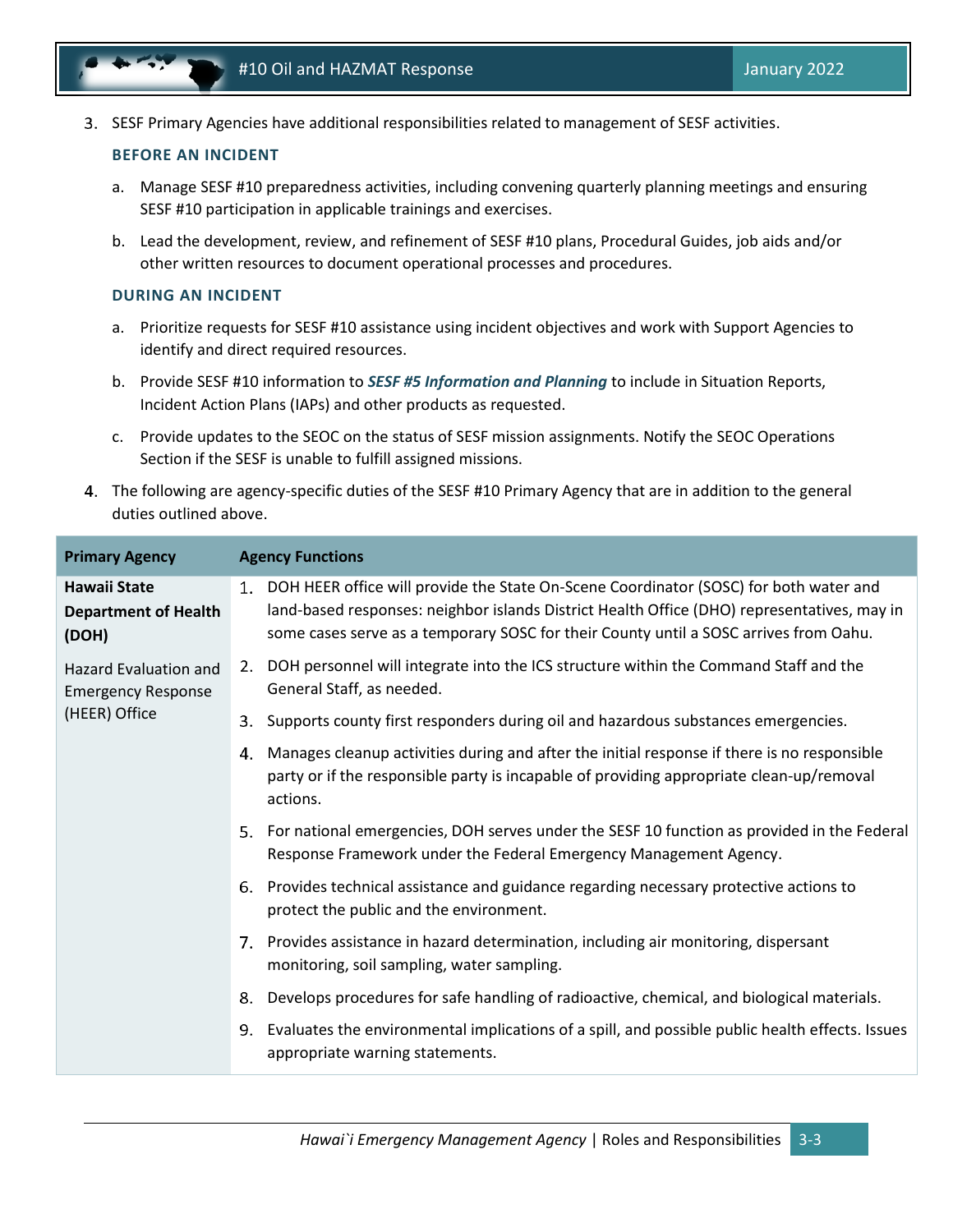| <b>Primary Agency</b> | <b>Agency Functions</b>                                                                                                                                                                        |
|-----------------------|------------------------------------------------------------------------------------------------------------------------------------------------------------------------------------------------|
|                       | 10. Provides support to hospital emergency room for contamination control and toxicological<br>information.                                                                                    |
|                       | 11. Coordinates state support to on-scene personnel in cooperation with the HI-EMA.                                                                                                            |
|                       | 12. Collects and analyzes air, water, soil, vegetation and/or tissue samples (possibly through<br>contract and/or with assistance from EMD).                                                   |
|                       | 13. Identifies clean-up requirements and works with governmental and private industry to<br>ensure that clean-up/restoration is done to specified standards.                                   |
|                       | 14. Ensures that oil and hazardous substances are disposed of in an appropriate manner.                                                                                                        |
|                       | 15. Investigates cause of the incident and pursues enforcement actions.                                                                                                                        |
|                       | 16. Collects and maintains data on statewide oil and hazardous materials response incidents for<br>evaluation and planning purposes.                                                           |
|                       | 17. Implementing agency for compliance with Hawaii Emergency Community Right-to-Know Act<br>(HEPCRA) and SARA Title III requirements.                                                          |
|                       | 18. DOH and Department of Land and Natural Resources (DLNR) serve as co-Trustees for<br>Natural Resources Damage Assessment (NRDA) as authorized by the Oil Pollution Act of<br>1990 (OPA 90). |
|                       | 19. Receives notification via authorized sources and notifies the LEPCs and/or Emergency<br>Management/Civil Defense Agencies, as necessary.                                                   |
|                       | 20. If necessary, coordinates with the Governor to exercise the Governor's authority to protect<br>health, safety, and the environment.                                                        |
|                       | 21. Acts as the liaison with federal agencies, and the private sector as needed.                                                                                                               |
|                       | 22. Requests additional DOH support as needed.                                                                                                                                                 |
|                       | 23. Ensure the SEOC is staffed by an SESF #10 representative during all operational periods.                                                                                                   |

# <span id="page-13-0"></span>**3.4 SUPPORT AGENCIES**

- Support Agencies, as defined by the *HI-EOP*, have specific capabilities, expertise or resources that can assist Primary Agencies in executing missions assigned to the SESF by the SEOC.
- All SESF Support Agencies will:
	- a. Participate in SESF planning meetings, trainings, and exercises to the maximum extent possible and be familiar with the Incident Command System and how to integrate as needed.
	- b. Represent the SESF at the SEOC and other incident sites, if requested.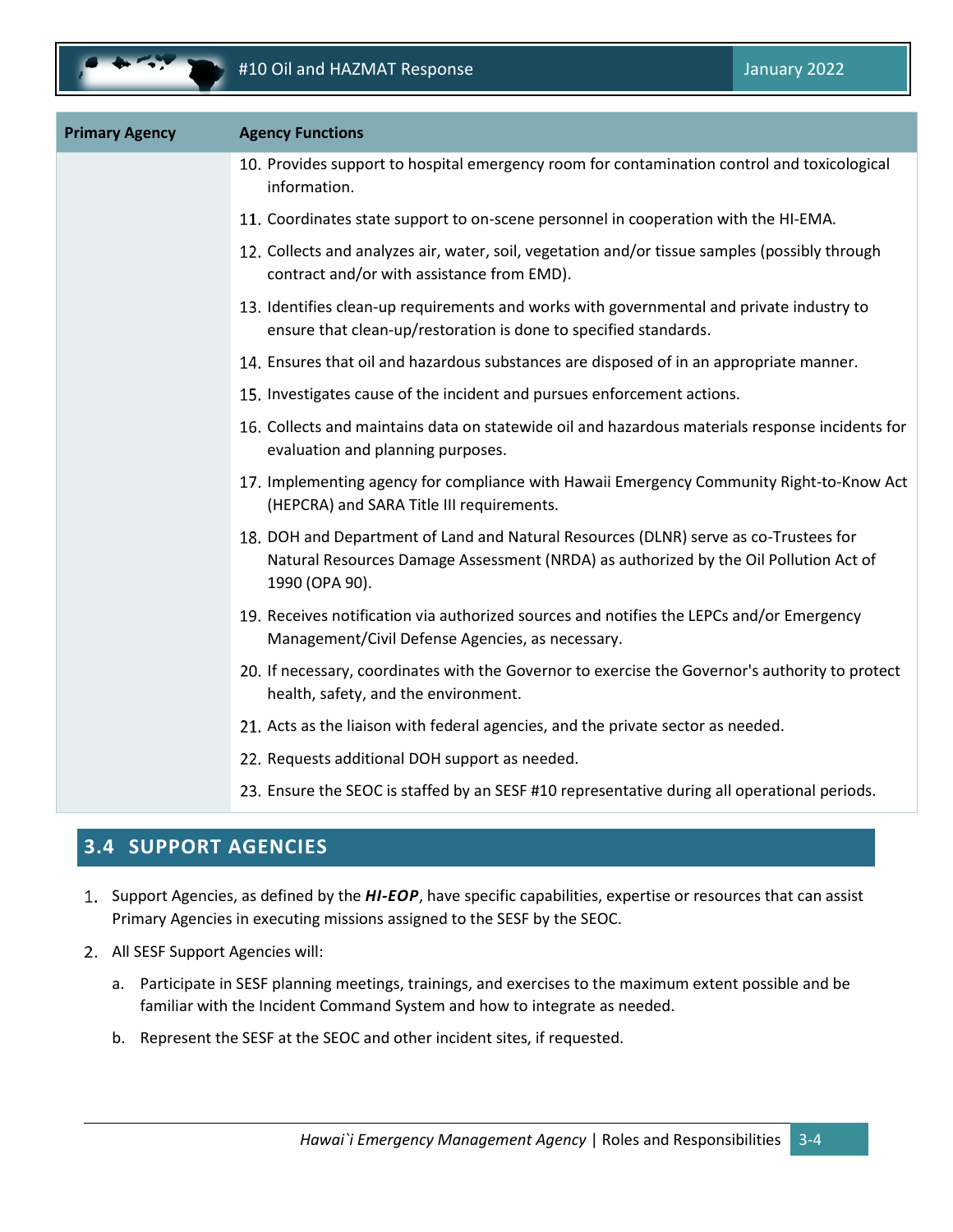- c. Coordinate with other #10 agencies to fulfill requests for assistance or information assigned to the SESF by the SEOC. As appropriate, activate, assign, and track department or agency resources to fulfill SESF mission assignments.
- d. Ensure tracking and documentation of financial and property accountability for SESF activities.
- e. Coordinate actions with counties, other SESFs or federal ESFs as appropriate.
- The following are specific responsibilities for the Support Agencies for SESF #10 that *are in addition to the general duties of all SESF* #10 *agencies* listed in **Sectio[n 3.1](#page-10-1) [General Duties of All SESF #10](#page-10-1) Agencies.**

# 3.4.1 STATE SUPPORT AGENCIES

| <b>Support Agency</b>                  | <b>Support Agency Functions</b>                                                                                                                                                                                                                                                                                                                                                                               |
|----------------------------------------|---------------------------------------------------------------------------------------------------------------------------------------------------------------------------------------------------------------------------------------------------------------------------------------------------------------------------------------------------------------------------------------------------------------|
| Hawaii Emergency                       | Maintains 24-hour notification capability through the State Warning Point.<br>1.                                                                                                                                                                                                                                                                                                                              |
| Management<br>Agency (HI-EMA)          | Coordinate warning procedures and warning dissemination.<br>2.                                                                                                                                                                                                                                                                                                                                                |
|                                        | Can provide notification to DOH EHA EMD or EHSD and Hawaii State Emergency<br>3.<br>Response Commission (HSERC) via HEER, as needed or upon request.                                                                                                                                                                                                                                                          |
|                                        | Activates, operates, and maintains the State Emergency Operations Center (SEOC).<br>4.                                                                                                                                                                                                                                                                                                                        |
|                                        | 5.<br>Provides and/or coordinates statewide communications systems.                                                                                                                                                                                                                                                                                                                                           |
|                                        | In the event a State Disaster Proclamation is made by the Governor, HI-EMA will<br>6.<br>support all Incident Command Posts (ICP) activated and requesting coordination<br>support for disaster and emergency response actions under SESF #10. HI-EMA will<br>coordinate disaster response and relief with FEMA in those disasters involving or<br>potentially involving a Presidential Disaster Declaration. |
|                                        | Coordinates with liaisons from all state and federal agencies to assist.<br>7.                                                                                                                                                                                                                                                                                                                                |
| <b>Hawaii</b><br><b>Department of</b>  | Notifies the HSERC via HEER and local emergency response agencies if DOT<br>1.<br>personnel are first on the scene.                                                                                                                                                                                                                                                                                           |
| Transportation<br>(HDOT)               | Issues warnings related to oil pollution, marine contingencies and hazards related<br>2.<br>to roads, bridges, and airports.                                                                                                                                                                                                                                                                                  |
| Division(s)<br><b>Harbors Division</b> | Closes state highways, roads leading into/out of harbors, or airports and re-routes<br>3.<br>traffic, as requested and necessary.                                                                                                                                                                                                                                                                             |
|                                        | Provides barricades and personnel to implement closures and detours.<br>4.                                                                                                                                                                                                                                                                                                                                    |
|                                        | Provides technical assistance regarding oil and hazardous substances<br>5.<br>transportation needs during spill incidents.                                                                                                                                                                                                                                                                                    |
|                                        | 6.<br>In cooperation with DOH, coordinates the clean-up operations for spills that occur<br>on state highways, harbors, and property.                                                                                                                                                                                                                                                                         |
|                                        | The HDOT Harbors Division operates ten commercial Harbors throughout the<br>7.<br>state. If an incident were to occur within State Harbors waters, they will become                                                                                                                                                                                                                                           |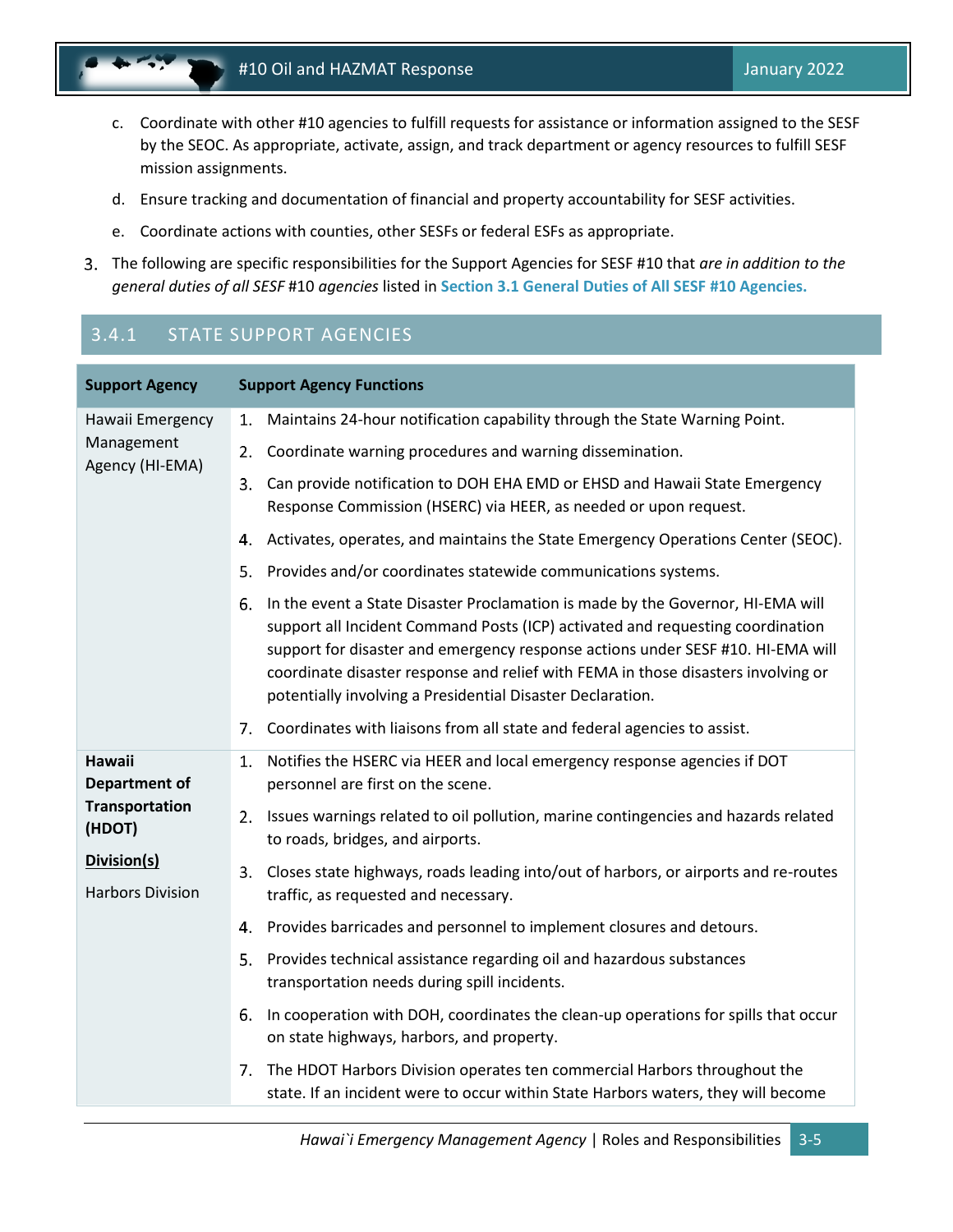| <b>Support Agency</b>                           | <b>Support Agency Functions</b>                                                                                                                                                                                                                             |  |  |  |  |
|-------------------------------------------------|-------------------------------------------------------------------------------------------------------------------------------------------------------------------------------------------------------------------------------------------------------------|--|--|--|--|
|                                                 | involved with the planning and operations required to get the Harbor back up and<br>running.                                                                                                                                                                |  |  |  |  |
|                                                 | If requested by SEOC or other Primary State Agency, make every effort to provide<br>8.<br>agency liaison working within the SEOC or incident designated EOC.                                                                                                |  |  |  |  |
| <b>Department of</b><br><b>Land and Natural</b> | Notifies the HSERC via HEER and local emergency response agencies, if DLNR<br>1.<br>personnel are first on scene.                                                                                                                                           |  |  |  |  |
| <b>Resources (DLNR)</b>                         | 2. Responds to incidents and provides technical assistance and guidance to protect<br>areas during incidents that could degrade state park lands or waters to the point<br>that fish or wildlife or their habitat would be adversely affected.              |  |  |  |  |
|                                                 | Evaluates and documents impact on fish and wildlife and determines natural<br>3.<br>resource damages assessment (NRDA) for loss of fish, wildlife, or habitat, to<br>include preparation of Natural Resource Damage Assessments and recovery of<br>damages. |  |  |  |  |
|                                                 | 4. Provides advice and guidance, as required.                                                                                                                                                                                                               |  |  |  |  |
|                                                 | 5. For an incident affecting a county park, Parks and Recreation personnel will assist<br>other agencies in crowd and/or traffic control and will provide equipment and<br>facilities, when possible.                                                       |  |  |  |  |
|                                                 | If requested by SOSC, DLNR will provide support (when possible) to emergency<br>6.<br>responders (radio systems, dispatch and command center public information<br>personnel, kitchens, and other support services).                                        |  |  |  |  |
|                                                 | 7. In cooperation with DOH, DLNR can help coordinate the clean-up operations for<br>spills that occur on DLNR lands and waters.                                                                                                                             |  |  |  |  |
|                                                 | DLNR and DOH serve as co-Trustees for NRDA as authorized by the OPA 90.<br>8.                                                                                                                                                                               |  |  |  |  |
|                                                 | If requested by SEOC or other Primary State Agency, make every effort to provide<br>9.<br>agency liaison working within the SEOC or incident designated EOC.                                                                                                |  |  |  |  |
| Department of                                   | Provides on-site technical support to agricultural chemical spills.<br>1.                                                                                                                                                                                   |  |  |  |  |
| <b>Agriculture</b>                              | Evaluates adverse impact of an accident on agricultural resources.<br>2.                                                                                                                                                                                    |  |  |  |  |
|                                                 | Provides support for the sampling and analysis of pesticides and other agricultural<br>3.<br>chemicals, if possible.                                                                                                                                        |  |  |  |  |
|                                                 | 4. Provides local area familiarization as to chemicals and potential hazardous<br>substances in areas of large agricultural zones.                                                                                                                          |  |  |  |  |
|                                                 | If requested by SEOC or other Primary State Agency, make every effort to provide<br>5.<br>agency liaison working within the SEOC or incident designated EOC.                                                                                                |  |  |  |  |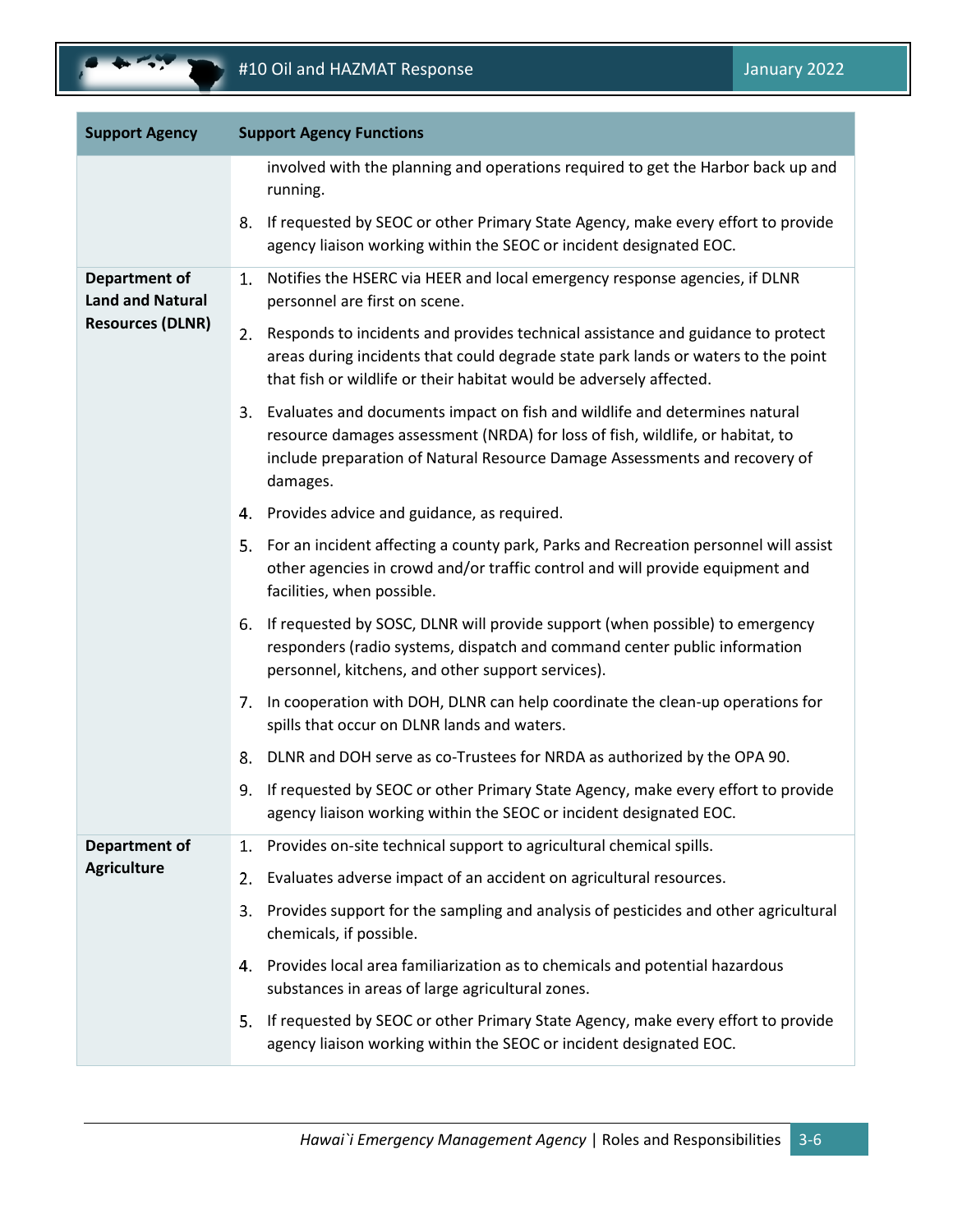

| <b>Support Agency</b>                                                                               | <b>Support Agency Functions</b>                                                                                                                                                                                                                                                                                                                                                                                  |
|-----------------------------------------------------------------------------------------------------|------------------------------------------------------------------------------------------------------------------------------------------------------------------------------------------------------------------------------------------------------------------------------------------------------------------------------------------------------------------------------------------------------------------|
| Department of<br>Labor and<br><b>Industrial</b><br><b>Relations</b>                                 | Provides support for air monitoring to emergency responders and works to ensure<br>1.<br>that occupational safety and health is not compromised.<br>Provides technical support for chemical analysis of air contaminants.<br>2.<br>If requested by SEOC or other Primary State Agency, make every effort to provide<br>3.<br>agency liaison working within the SEOC or incident designated EOC.                  |
| Department of<br><b>Business and</b><br><b>Economic</b><br><b>Development</b>                       | Provides support for information on economic impacts of an incident and remedial<br>1.<br>actions.<br>If requested by SEOC or other Primary State Agency, make every effort to provide<br>2.<br>agency liaison working within the SEOC or incident designated EOC.                                                                                                                                               |
| <b>Office of State</b><br><b>Planning and</b><br><b>Sustainable</b><br><b>Development</b><br>(OPSD) | Provides support for information and expertise on coastal resources and access<br>1.<br>through the Coastal Zone Management Program.<br>Provides statewide land use planning support in the event of a remedial response<br>2.<br>investigation.<br>If requested by SEOC or other Primary State Agency, make every effort to provide<br>3.<br>agency liaison working within the SEOC or incident designated EOC. |

### 3.4.2 PRIVATE SECTOR AND NON-PROFIT SUPPORT AGENCIES

- Technical assistance may be obtained during an emergency from private industry at the discretion of the Incident Commander, Unified Command Group, RP, or other authorized response group. Private industries that own or operate facilities and vessels regulated by either the EPA or the Coast Guard or DOH (Tier II facilities) or any combination thereof, are required to identify private industry response resources and cannot depend on public resources for response planning criteria.
- These private industry response resources for oil and hazmat emergencies are typically have far more robust equipment and capabilities then many public sector resources, however they are "for profit" industries and contracts often need to be established in advance.

| <b>Support Agencies</b>                                                  | <b>Support Agency Functions</b>                                                                                                                                                                                                                                                                                                                                                                                   |
|--------------------------------------------------------------------------|-------------------------------------------------------------------------------------------------------------------------------------------------------------------------------------------------------------------------------------------------------------------------------------------------------------------------------------------------------------------------------------------------------------------|
| <b>Non-Profit Support</b>                                                | Volunteer organizations can provide public assistance in the form of food, clothing,<br>1.                                                                                                                                                                                                                                                                                                                        |
| <b>Agencies:</b>                                                         | shelter, and communications during incidents where the public welfare is affected                                                                                                                                                                                                                                                                                                                                 |
| American Red<br>Cross<br>American Lung<br>Association, Hawaii<br>Chapter | but must coordinate with the EOC or the ICP beforehand.<br>Volunteer organizations interested in assisting with the response, in any<br>2.<br>operational capacity or as part of the incident must be familiar with the State's<br>volunteer policy and review the appropriate Plans based on the incident. This will<br>include the Area Contingency Plan Volunteer Program (Hawaii's ACP 3500-7) and<br>others. |
|                                                                          |                                                                                                                                                                                                                                                                                                                                                                                                                   |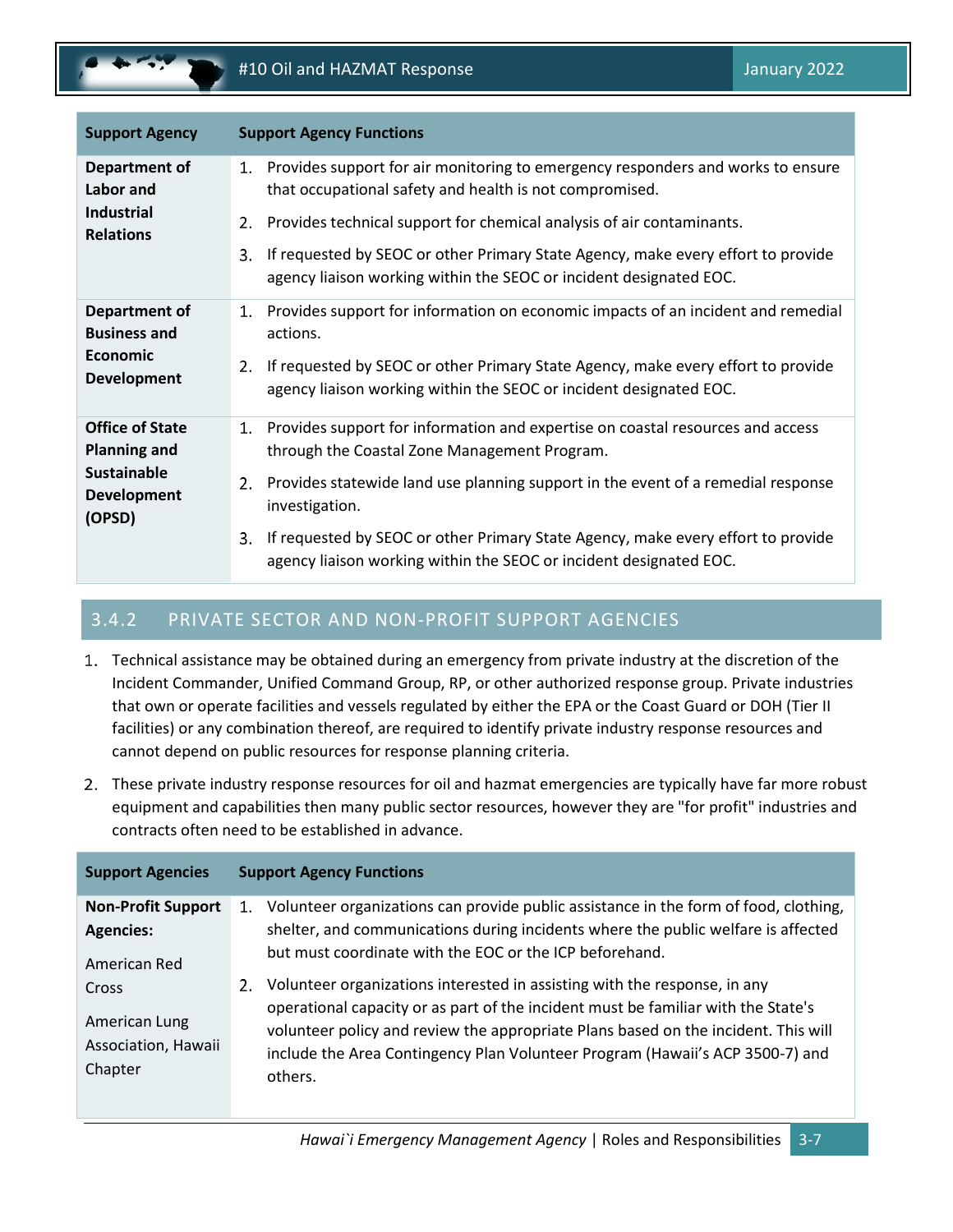| <b>Support Agencies</b>                                                       | <b>Support Agency Functions</b>                                                                                                                                                                                                                                                                                                                                |  |  |  |  |
|-------------------------------------------------------------------------------|----------------------------------------------------------------------------------------------------------------------------------------------------------------------------------------------------------------------------------------------------------------------------------------------------------------------------------------------------------------|--|--|--|--|
| <b>Salvation Army</b><br>Radio Amateur Civil<br>Emergency<br>Services (RACES) | Many of these groups provide support to the responders and the response and<br>3.<br>become integral to the response but must be trained in some cases if they are<br>going to assist in the "field." If their role is to help victims, they are often allowed<br>to follow their own response protocols and liaison with the appropriate directing<br>entity. |  |  |  |  |
| <b>Private Sector:</b><br><b>MSRC</b><br><b>NRC</b>                           | Private industry is responsible for familiarizing themselves with Hawaii's<br>1.<br>emergency response plan and working with state and local government to ensure<br>that their emergency operations plans are consistent with and support this plan,<br>local plans, and SARA Title III requirements, as stated in SARA Title III.                            |  |  |  |  |
| Penco<br><b>International Bird</b><br>Rescue and<br><b>Research Center</b>    | 2. Private industry is responsible for responding to emergencies, as required by<br>regulated facility and vessel response plans, unless otherwise directed by the<br>government agency with jurisdiction to enforce the applicable law.<br>Private industry may also provide technical assistance or support for cleanup and<br>3.                            |  |  |  |  |
| Sea Engineering                                                               | site restoration as needed.                                                                                                                                                                                                                                                                                                                                    |  |  |  |  |
| P & R Water Taxi<br><b>Gallagher Marine</b>                                   | When requested, private industry may provide expertise and resources to local<br>4.<br>and/or state government to help mitigate the effects of a hazardous substances<br>incident.                                                                                                                                                                             |  |  |  |  |
| Service                                                                       | Private industry may provide equipment and personnel resources used to mitigate<br>5.<br>a spill or discharge.                                                                                                                                                                                                                                                 |  |  |  |  |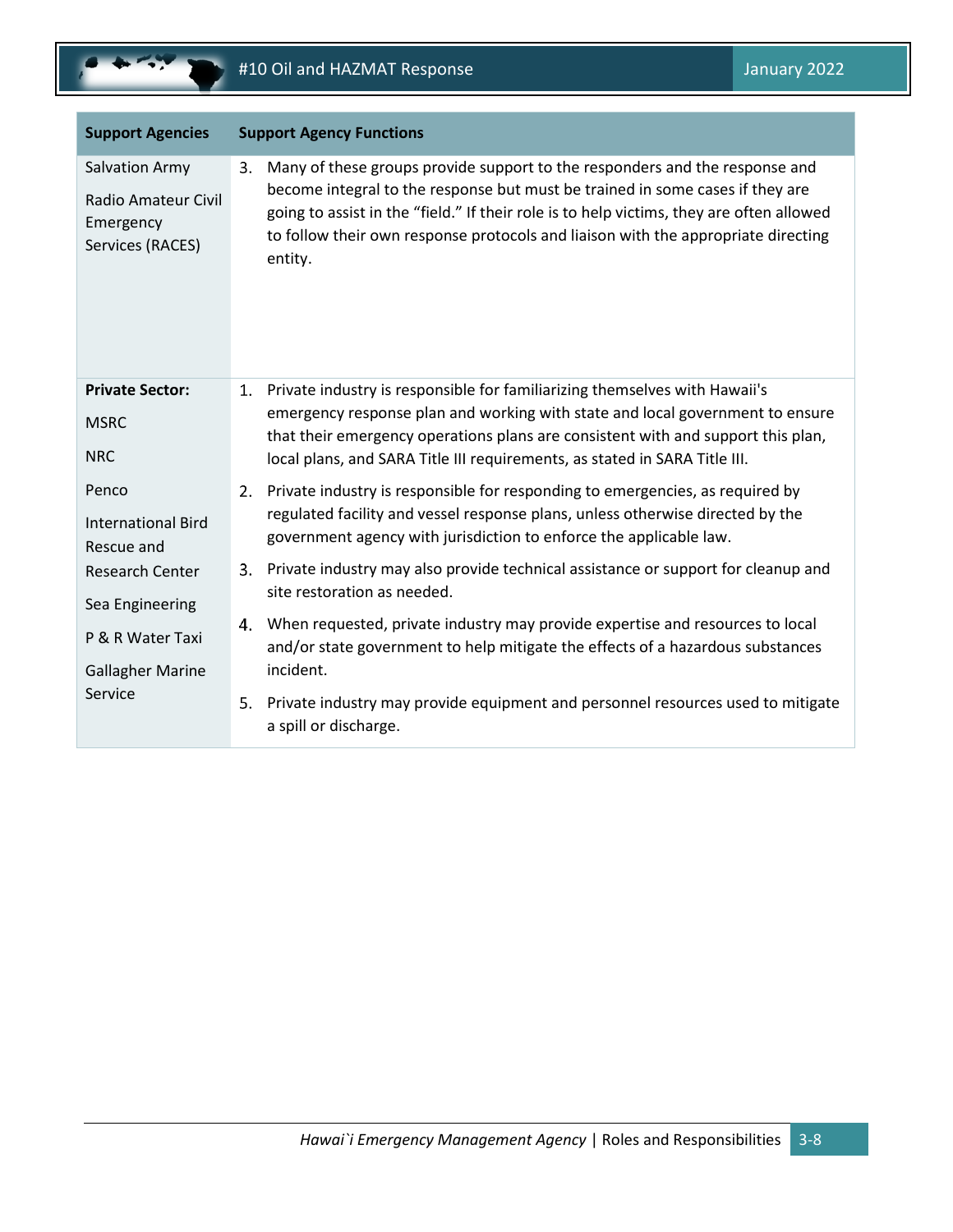# <span id="page-18-0"></span>4. CONCEPT OF OPERATIONS

# <span id="page-18-1"></span>**4.1 GENERAL**

- The Hawaii DOH is the Coordinating and Primary Agency for SESF #10 and leads preparedness and response activities in coordination with Support Agencies.
- 2. SESF #10 will be activated by the State Emergency Operations Center (SEOC) when an oil or hazmat incident is expected or has occurred. All SESF #10 agencies will assign personnel to monitor and support SESF activities during the activation.
- The Coordinating Agency will be notified by the SEOC when the SESF #10 is activated. The Coordinating Agency is responsible for notifying Support Agencies. If an SESF representative cannot be reached, that agency's EMO should be contacted to request an alternate point of contact. A list of current contacts is maintained in the 'State Contact List' section of WebEOC.
- When activated, the Coordinating Agency may be required to have a representative in the SEOC during activation hours. If requested, Support Agencies will also send a representative to the SEOC. Otherwise, Support Agencies will work from their offices or Department Operations Centers (DOCS) to monitor and update WebEOC and provide requested support.
- In addition to engaging in multi-agency planning and coordination, all agencies assigned responsibilities within this SESF will develop and maintain departmental level plans, standard operating procedures, mutual aid agreements and convenience contracts needed to successfully execute these duties during an incident.
- If state emergency resources under the scope of this SESF have been exhausted or are expected to be exhausted prior to meeting the demand, the SESF Coordinator will recommend that assistance be requested from other states through the Emergency Management Assistance Compact (EMAC), or from FEMA.

### 4.1.1 MAINTENANCE OF SESF MEMBER AGENCY CONTACT LISTS

- As per *Administrative Directive 15-01*, state agencies must assign a primary and alternate representative to each SESF for which the department is listed as a coordinating, primary or support agency. The *HI-EOP*  extends this requirement extends to Non-Governmental Organizations (NGO) and private sector SESF support agencies.
- A list of contacts for #10 agencies is maintained by HI-EMA and updated in collaboration with the DOH as the Coordinating Agency.
	- a. The SESF Coordinating Agency is responsible for notifying HI-EMA when a Support Agency needs to assign a primary or alternate representative to the SESF.
	- b. HI-EMA is responsible for requesting new SESF representatives when vacancies are identified from the involved agency's Emergency Management Officer (EMO).
- Current SESF contacts are maintained in the WebEOC database.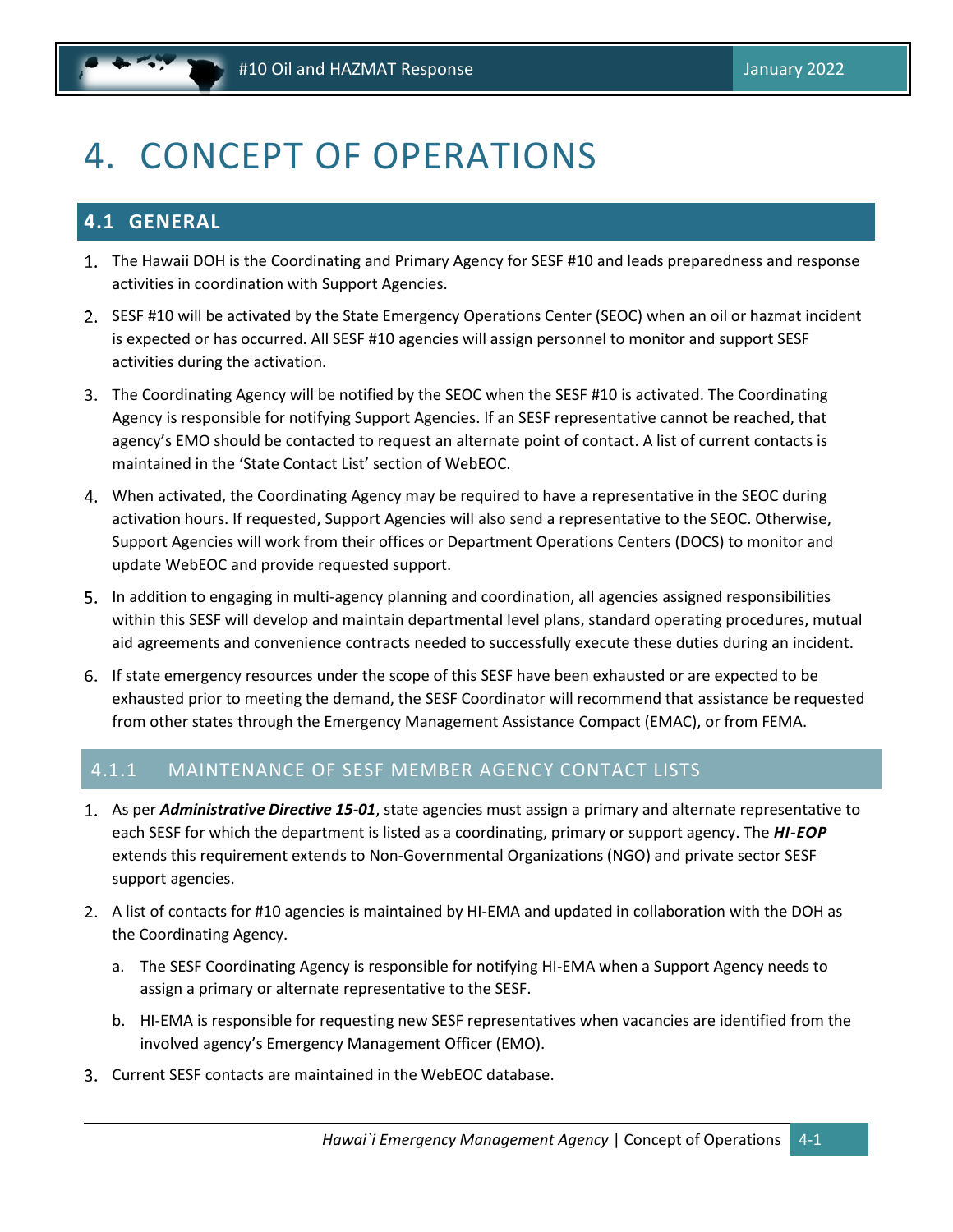# <span id="page-19-0"></span>**4.2 KEY ACTIONS**

### 4.2.1 PREPAREDNESS

- All agencies assigned to #10 are required to participate in planning and coordination meetings scheduled by the SESF Coordinator to ensure seamless, effective, and efficient preparedness, response, and recovery activities within the scope of #10.
- 2. Preparedness activities for SESF #10 include:
	- a. Development, review, and refinement of SESF #10 plans and procedural guides that address specific operational processes and procedures.
	- b. Ensure adequate levels of training for personnel that will support #10 during a disaster; this includes but is not limited to, the ICS, HAZWOPER, Response Plan familiarity, Area Plans, and others.
	- c. Participation in exercises to test, refine and validate SESF #10 procedures.
	- d. Development, review, refinement, and maintenance of lists of all resources under the control of agencies listed in this plan that can support the execution of SESF #10 duties.

# 4.2.2 NOTIFICATION

#### 4.2.2.1 REPORT AN INCIDENT

- Any hazardous substance (which includes oil) release by an owner/operator of a facility, of a reportable quantity as defined under HRS 128D and 128E; SARA Title III Section 304(a), 40 CFR 302, 33 CFR 153.203 must be reported. This report must include Federal, State, and local agencies, but it is critical that the HSERC via HEER and the National Response Center (NRC) are called immediately or as soon as practical. In addition, the county's Local Emergency Planning Committee (LEPC) must be notified. In the case of a release that occurs with respect to the transportation of a substance, dialing 911 or contacting the operator and reporting such a release will satisfy the initial notification requirements of HRS 128D and 128E and SARA Title III Section 304. If the spiller maintains an approved response plan, they must follow their notification policy outlined in their plan. If they do not operate under an approved plan, they must, at very least notify the HSERC via HEER and NRC and provide details of the incident.
- If a release of a hazardous substance poses an imminent threat to public health or the environment, to prompt "first responder" fire, police, and/or emergency medical service personnel, the general public may report by dialing 911.
	- a. The NRC is the sole national point of contact for reporting all oil, chemical, radiological, biological, and etiological discharges into the environment anywhere in the United States. Spills are reported to the NRC through their website (**http://nrc.uscg.mil**) or by calling **the National Spill Hotline (800) 424-8802**. At a minimum, the report relays a description of the incident, location, material released (if known), and suspected responsible party (if known). The NRC will notify the appropriate federal on-scene coordinator and other appropriate agencies. Notified agencies will analyze the information and respond accordingly.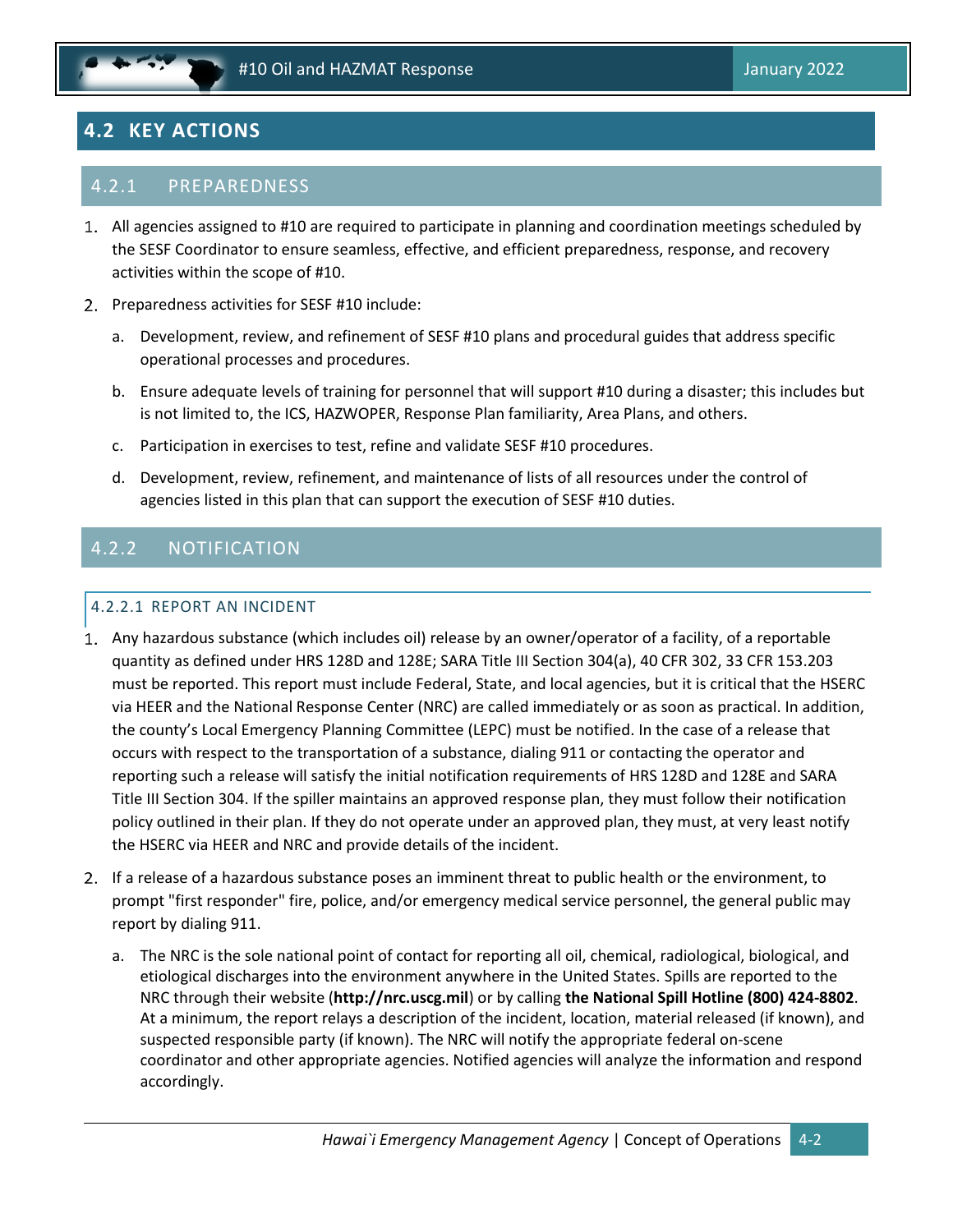

b. The State-wide numbers to immediately call HEER to report all hazardous substances released into the environment are (808) 586-4249 Monday through Friday except for State holidays from 7:45 a.m. until 4:30 p.m. and (808) 236-8200 after-hours, weekends, and State holidays.

#### 4.2.2.2 ACTIVATION OF SESF AGENCIES

- During a threatened or actual emergency, the Operations Section Chief at the State Emergency Operations Center (SEOC) determines which SESFs to activate based on the needs of the incident.
- The HI-EMA Operations Section sends an activation alert via to all Coordinating and Primary agency contacts for activated SESFs.
	- a. For notice incidents, this alert may be sent via email.
	- b. For no-notice incidents, this alert may be sent through HI-EMA's emergency notification system and delivered via phone or text.
- Upon receipt of the alert, the SESF Coordinating Agency will:
	- Determine which SESF Support Agencies need to be active based on the incident and contact #10 representatives from the agencies identified. If an SESF contact cannot be reached, the SESF Coordinating Agency will notify the missing agency's EMO or equivalent and request an alternate point of contact for the incident.
	- b. Dispatch a #10 liaison to report to the SEOC. In most cases, this liaison will be from the SESF Coordinating or Primary Agency.

### 4.2.3 RESPONSE

#### 4.2.3.1 SEOC OPERATIONS

- #10 representative in the SEOC will:
	- a. Coordinate the response to Requests for Information (RFIs) and Requests for Assistance (RFAs) tasked to SESF #10.
	- b. Serve as a liaison between the SEOC and #10 agencies.
	- c. Ensure that information related to the incident is relayed to Situation Unit leader in Planning and integrated into Situation's "Story board."
	- d. Monitor ongoing #10 activities to ensure all support requests can be met, to the maximum extent possible.
	- e. Share SESF #10 information with SESF #5 *Information and Planning* (if activated) to inform development of the Situation Report and the Incident Action Plan (IAP).
	- f. Provide SESF reports in SEOC briefings.
	- g. Share #10 information with SESF #15 External Relations (if activated) to ensure consistent public messaging. If the ICP has established a JIC for the incident, all information must be coordinated with and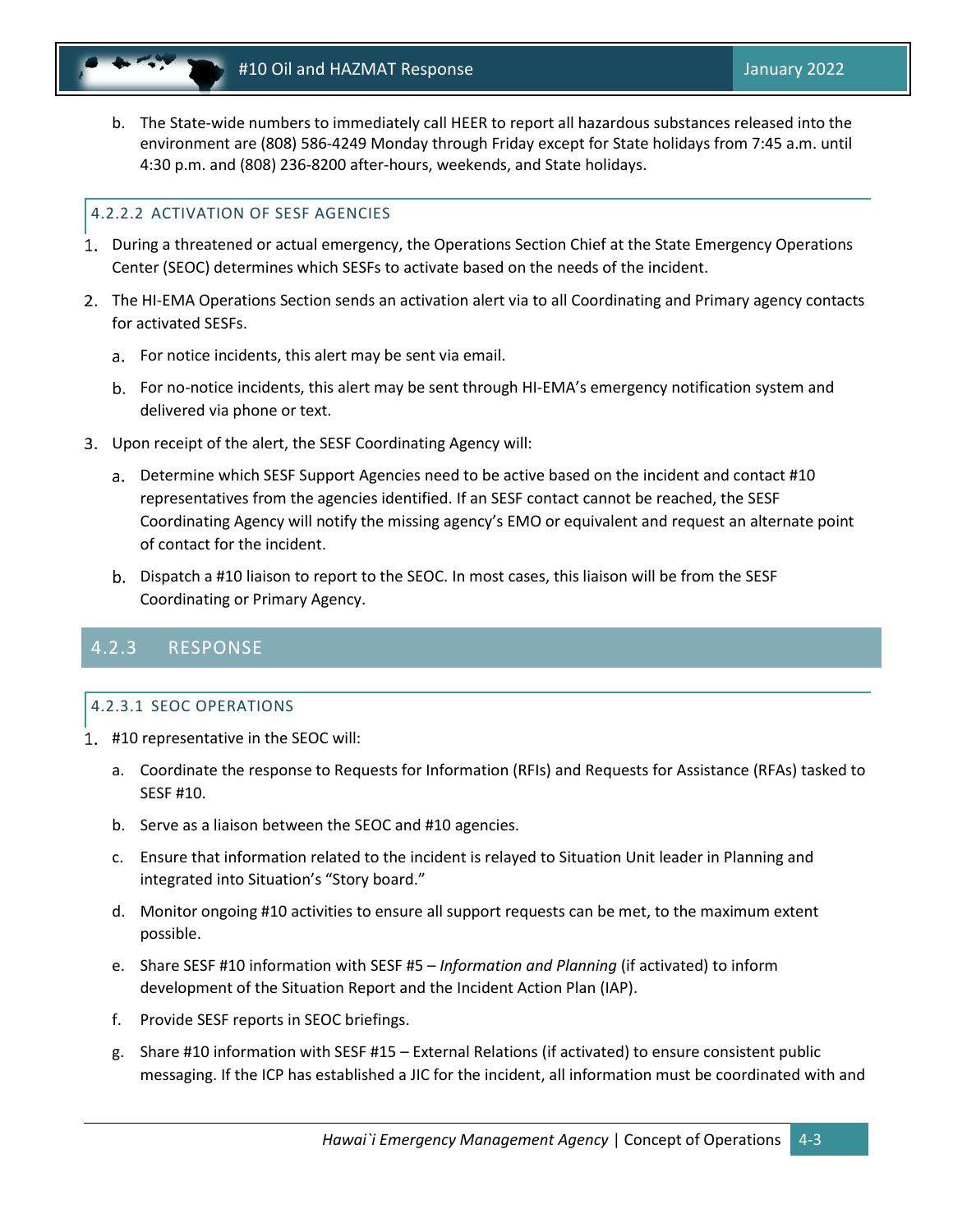

through the JIC. This includes press briefings, media interviews, social media feeds, townhall meetings, and TV and radio outlets.

h. Coordinate #10 staffing to ensure the function is staffed across operational periods.

#### 4.2.3.2 INITIAL RESPONSE PRIORITIES/ACTIONS

- 1. Immediately upon notification of a threat or incident, consideration is given by #10 toward:
	- a. Providing appropriate representation at the SEOC.
	- b. Identify internal staffing needs within the SEOC.
	- c. Identify and coordinate an information flow structure that includes but is not limited to; the Incident Commander (IC) or Unified Command (UC), the ICP, the county EOC, support agencies, Liaisons, and the media. These information/communications flow needs to be established early and agreed upon by all activated resources.
	- d. Reporting triggers that may occur during the incidents at any location and directly connected to the incident should be pre-established. In addition to what is reported on the ICS-209 these reporting triggers typically require immediate reports to be made up and down the chain of command. These reporting triggers may include, but are not limited to:
		- Responder injury;
		- Change (significant) in reported amount spilled, collected, or impacted;
		- Endangered Species impacts;
		- Historical site impacts;
		- Weather changes that dramatically change the impacted area;
		- Pre-planned major events being impacted by the incident;
		- Anything that senior officials, Command Staff, and the Public Information Officer (PIO) need to be aware of immediately.
	- e. These types of critical information needs must be communicated up and down the incident structure immediately to ensure key spokesperson to the media and liaisons and responders all have the same information.
	- f. Ordering authorization by the coordinating agency and/or primary agency, if needed, should be established early on outlining who can call and order high-dollar assets and what their ordering authorization limit is up to without additional approval.
	- g. Immediately establish a documentation requirement and collection system. All responders are required to follow ICS "common responsibilities."

#### 4.2.3.3 ONGOING RESPONSE PRIORITIES/ACTIONS

In addition to continuing the above initial activities, #10 provides longer-term coordination of the following: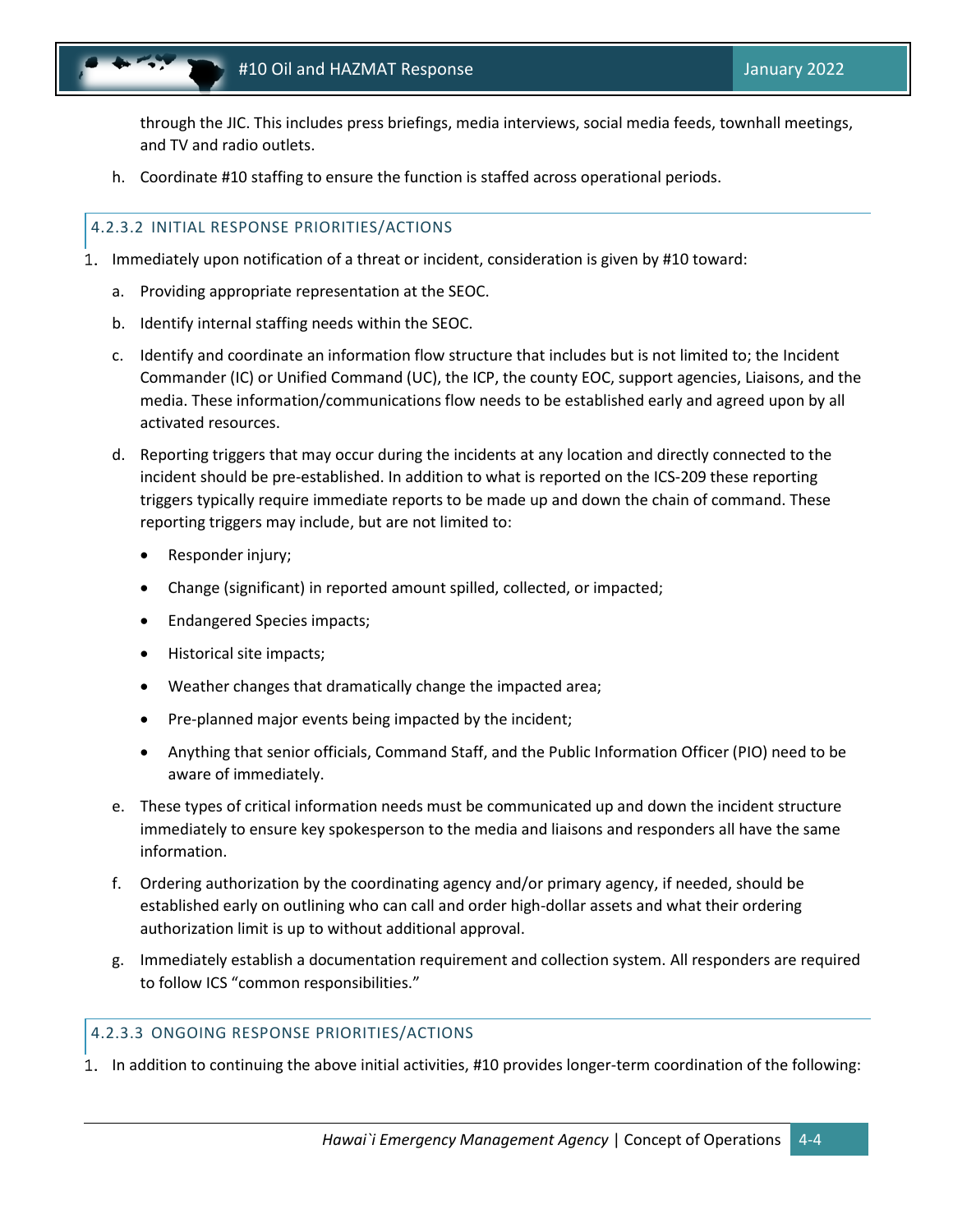

- Assist with coordinating all agencies and organizations that may be able to provide assistance including, but not limited to, volunteer groups.
- Establish a "battle rhythm" for reporting information up and down the chain of command.
- Work as a central hub for information particularly if there are competing or separate incidents occurring that require deconfliction.
- Coordinate and participate the Maritime Transportation System Recovery Unit (MTSRU), if applicable.
- Under most circumstances, incident command will remain at the site and/or county level during the stabilization and control phase of a response. If requested or if required by the lack of RP's actions, an OSC from a state or federal agency may assume control. Several levels of government could become involved in this phase. The incident commander and OSCs are expected to work within a unified command structure.

#### 4.2.3.4 TRANSITION TO RECOVERY PRIORITIES/ACTIONS

- As response operations conclude and transition to a recovery phase begins, #10 will be scaled down accordingly and deactivated at the discretion of the SEOC.
- The following actions will be taken to demobilize the SESF:
	- a. Create and follow a demobilization check list for all agencies and personnel;
	- b. Collect all remaining documentation;
	- c. Conduct out briefings as necessary;
	- d. Reconstitute the EOC facility to be ready for the next incident;
	- e. Provide documentation to the proper authority or, if the State EOC is the proper authority, establish a collection plan on collecting documentation from participating organizations.
- Upon completion of stabilization and control measures, local emergency responders will return to normal duties. At this time, the county incident commander will turn command over to the state on-scene coordinator (normally DOH) who will assume incident command authority and direct cleanup and restoration. County agencies may need or choose to remain involved.
	- a. Cleanup and restoration activities include:
	- b. Compliance with cleanup standards;
	- c. Restoration of environment and site;
	- d. Investigation of cause;
	- e. Assessment of health and environmental impact;
	- f. Enforcement actions to be taken;
	- g. Cost recovery and documentation; and
	- h. Mitigation actions to be taken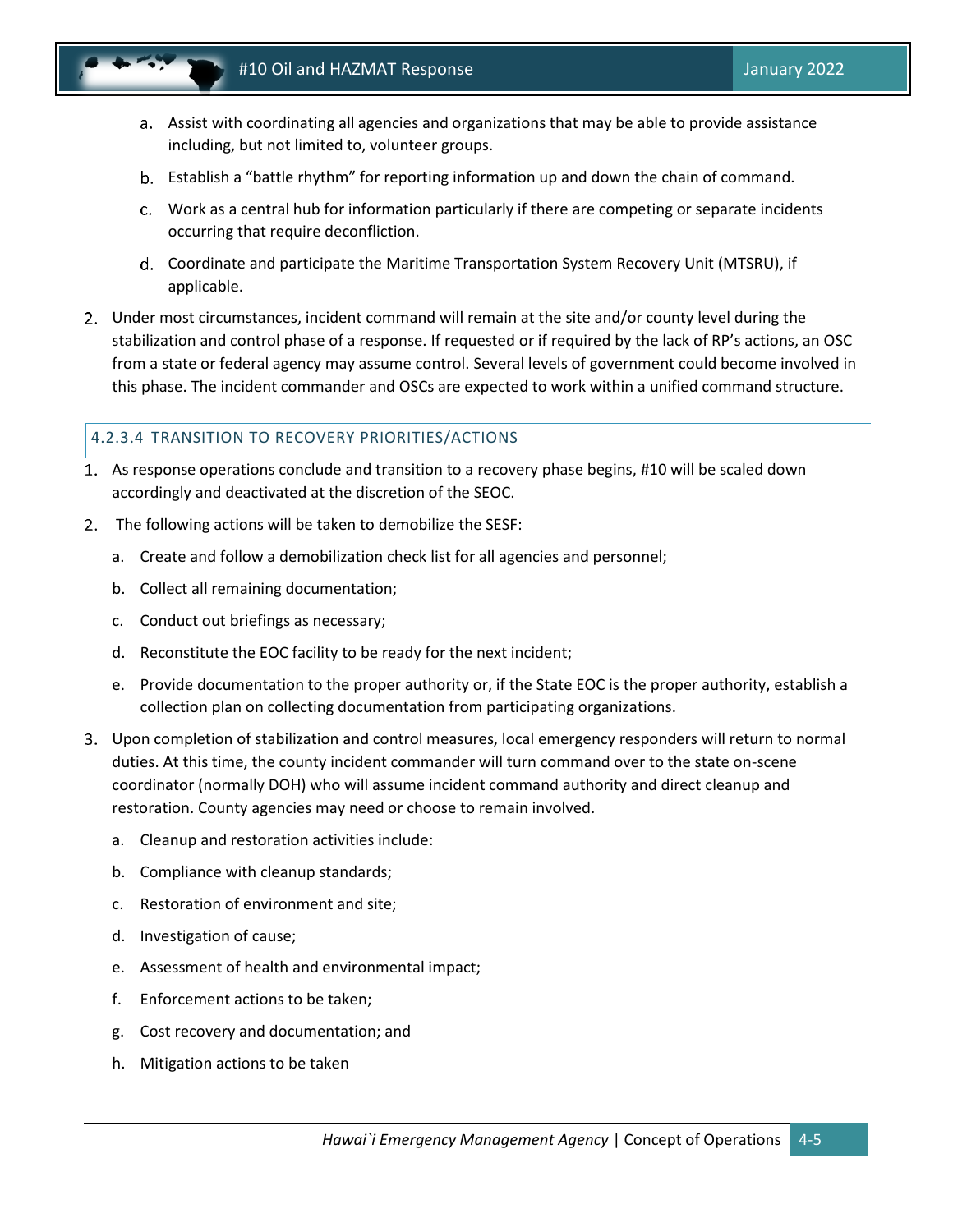### 4.2.4 LONG-TERM RECOVERY

- As the incident transitions to longer term recovery, SESF #10 will be scaled down and eventually deactivate. The decision to deactivate SESF #10 will be made by the Operations Section Chief.
- Following large or particularly complex disasters, the Governor may appoint a State Disaster Recovery Coordinator (SDRC) to manage state support of county reconstruction efforts. Agencies that are part of SESF #10 may be assigned responsibilities for supporting this type of long-term recovery effort, but those duties are separate from and outside the scope of SESF #10.

### 4.2.5 DOCUMENTATION AND COST RECOVERY

- The On-Scene Coordinators (OSCs) are responsible for proper documentation to support all actions taken when responding to incidents involving oil discharges or hazardous substance releases. Documentation must be maintained to establish circumstances involved in an incident including source of discharge or release, identity of potential responsible parties and/or responsible parties, and actual or potential impact on the public health and welfare and the environment. The Environmental Emergency Response Law (Chapter 128D, HRS), defines recovery of costs and liability associated with a discharge in Hawaii.
- All federal, state and county agencies rendering assistance to the USCG and/or SOSC during any phase of operation must maintain accurate and detailed documentation of expenditures of resources; manpower, material, and equipment, including reconstitution of that equipment, in order to obtain reimbursement. Cost documentation in particular must be adequate to withstand the scrutiny of the courts during litigation.

### 4.2.6 MITIGATION

- All SESF #10 agencies will take the following steps to support hazard mitigation, as applicable:
	- a. Support and plan for mitigation measures related to SESF #10 including monitoring and updating mitigation actions in the *State of Hawai`i Hazard Mitigation Plan*.
	- b. Review and comment on proposed State Hazard Mitigation Plan amendments related to SESF #10, upon initiation and within review period.

# <span id="page-23-0"></span>**4.3 DIRECTION, CONTROL, AND COORDINATION**

### 4.3.1 DIRECTION AND CONTROL

- The SEOC serves as the central location for interagency coordination and decision-making for state emergency operations, including all activities associated with SESF #10.
- 2. SESF #10 is part of the Operations Section in the SEOC organizational structure. The SESF Coordinating Agency reports to the Operations Section Chief in the SEOC.
- 3. Activities of SESF #10 Support Agencies are, in general, coordinated by the SESF #10 Coordinating Agency.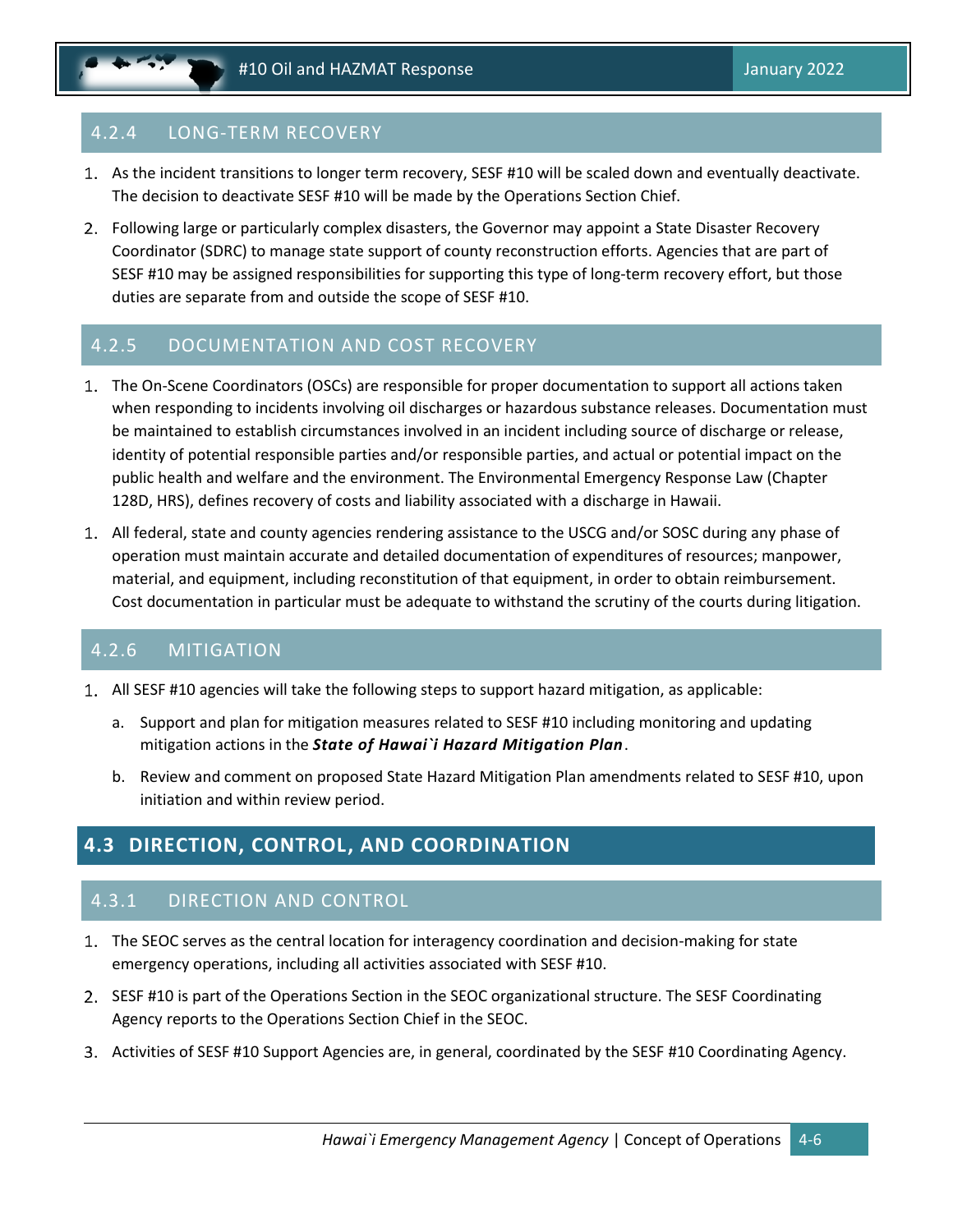# 4.3.2 COORDINATION AMONG SESF #10 AGENCIES

- 1. The SESF #10 representative in the SEOC coordinates SESF #10 responses to RFAs and RFIs. The request is evaluated and assigned to the SESF #10 agency most likely to have the requested capability or information. Information on the status of the request must be entered in WebEOC by the tasked SESF #10 agency.
- 2. SESF #10 agencies not present in the SEOC will ensure an SESF #10 contact is identified and available to respond to inquiries from the SEOC during activation hours.
- When SESF #10 is activated, the SESF #10 Coordinating Agency will organize a daily (or other frequency depending upon the event/incident) SESF #10 conference call to share information and confirm internal coordination procedures. If federal agencies have been activated to support the incident, this call should include the federal #10 Primary Agency.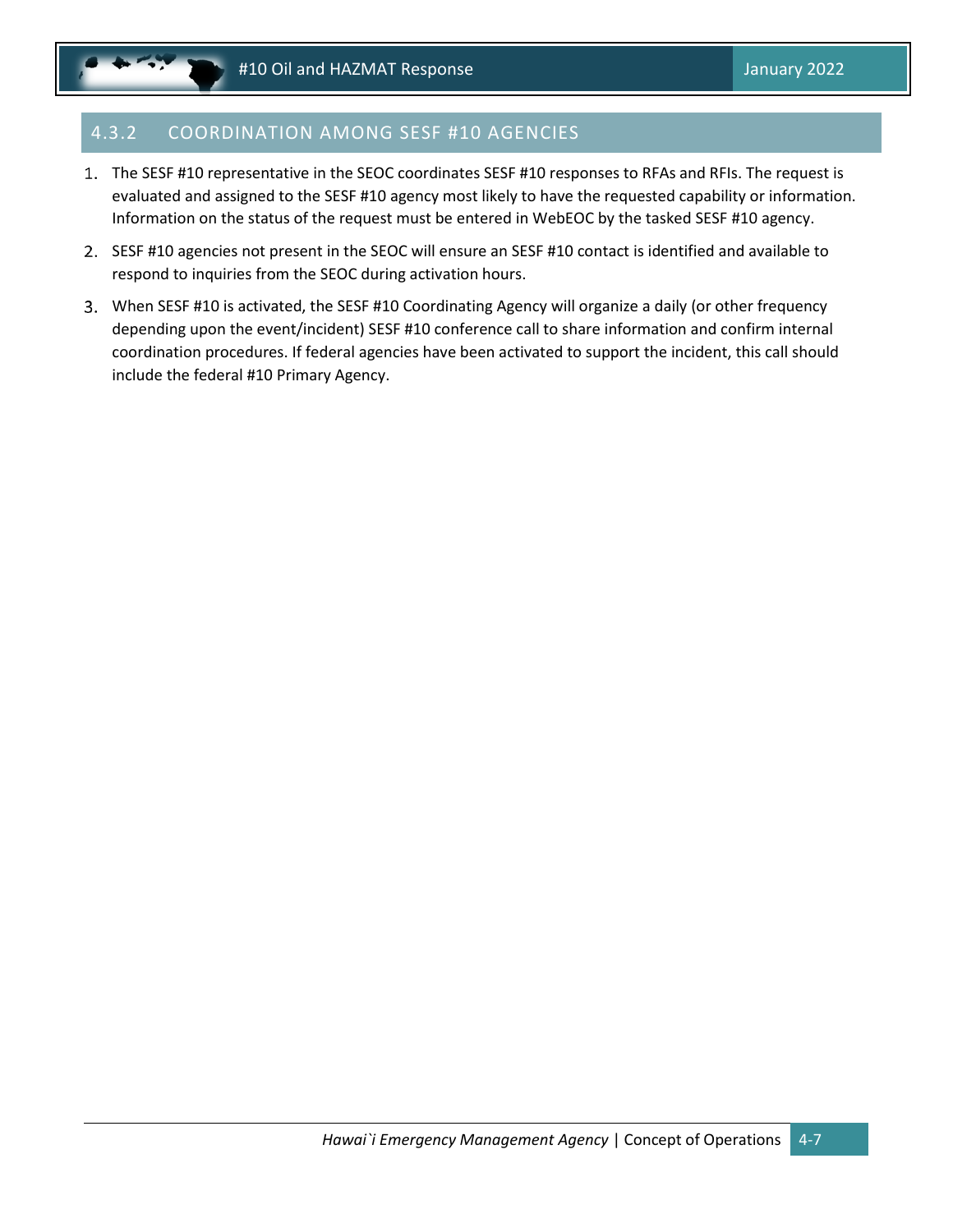

| <b>SESF #10 EMERGENCY RESPONSE RESPONSIBILITIES</b> |                                  |                                                                                   |                           |                           |                                      |                           |                               |
|-----------------------------------------------------|----------------------------------|-----------------------------------------------------------------------------------|---------------------------|---------------------------|--------------------------------------|---------------------------|-------------------------------|
| <b>Agency</b>                                       | <b>First</b><br><b>Responder</b> | <b>Emergency Emergency Technical</b><br><b>Notification Mitigation Assistance</b> |                           |                           | <b>Clean-Up</b><br><b>Activities</b> | <b>Damage</b>             | <b>Assessment Enforcement</b> |
| <b>FEDERAL AGENCIES</b>                             |                                  |                                                                                   |                           |                           |                                      |                           |                               |
| <b>USCG</b>                                         | $\boldsymbol{\mathsf{x}}$        | $\boldsymbol{\mathsf{X}}$                                                         | $\boldsymbol{\mathsf{x}}$ | $\boldsymbol{\mathsf{X}}$ | $\boldsymbol{\mathsf{X}}$            | $\boldsymbol{\mathsf{x}}$ | $\boldsymbol{x}$              |
| <b>SupSalv</b>                                      |                                  |                                                                                   | $\boldsymbol{X}$          | $\boldsymbol{X}$          | $\mathsf{X}$                         | $\boldsymbol{x}$          | $\boldsymbol{x}$              |
| <b>MDSU</b>                                         |                                  |                                                                                   | $\boldsymbol{\mathsf{X}}$ | $\boldsymbol{\mathsf{X}}$ | X                                    | $\boldsymbol{\mathsf{X}}$ | X                             |
| <b>EPA</b>                                          | $\pmb{\times}$                   | $\boldsymbol{\mathsf{X}}$                                                         | $\boldsymbol{X}$          | $\boldsymbol{X}$          | X                                    | $\boldsymbol{x}$          | $\boldsymbol{X}$              |
| FBI (if WMD related)                                | $\boldsymbol{\mathsf{x}}$        | $\boldsymbol{\mathsf{X}}$                                                         | X                         | $\boldsymbol{\mathsf{X}}$ |                                      | $\boldsymbol{x}$          | $\mathsf{X}$                  |
| <b>ORRT Membership</b>                              |                                  | $\boldsymbol{\mathsf{X}}$                                                         | X                         | $\boldsymbol{X}$          |                                      | $\boldsymbol{\mathsf{X}}$ |                               |
| <b>STATE</b>                                        |                                  |                                                                                   |                           |                           |                                      |                           |                               |
| <b>HI-EMA</b>                                       |                                  | $\boldsymbol{\mathsf{X}}$                                                         |                           |                           |                                      | $\boldsymbol{\mathsf{X}}$ |                               |
| <b>DOH</b>                                          | $\boldsymbol{\mathsf{X}}$        | $\pmb{\times}$<br>Coordinating<br>Agency                                          | X                         | $\boldsymbol{X}$          | $\boldsymbol{x}$                     | $\boldsymbol{x}$          | $\boldsymbol{\mathsf{X}}$     |
| <b>DOT</b>                                          |                                  |                                                                                   |                           | $\boldsymbol{\mathsf{X}}$ |                                      |                           | X                             |
| <b>DLNR</b>                                         |                                  |                                                                                   |                           | $\boldsymbol{\mathsf{X}}$ |                                      | $\boldsymbol{x}$          | $\boldsymbol{X}$              |
| <b>DOA</b>                                          |                                  |                                                                                   |                           | $\boldsymbol{\mathsf{X}}$ |                                      |                           |                               |
| <b>DBEDT</b>                                        |                                  |                                                                                   |                           | $\boldsymbol{\mathsf{X}}$ | X                                    | $\boldsymbol{x}$          |                               |
| <b>OPSD</b>                                         |                                  |                                                                                   |                           | $\boldsymbol{\mathsf{X}}$ | X                                    | $\boldsymbol{x}$          |                               |
| <b>COUNTIES</b>                                     |                                  |                                                                                   |                           |                           |                                      |                           |                               |
| <b>Fire Department</b>                              | $\boldsymbol{\mathsf{x}}$        | $\boldsymbol{\mathsf{X}}$                                                         | $\boldsymbol{\mathsf{x}}$ | $\boldsymbol{\mathsf{X}}$ |                                      | $\pmb{\mathsf{X}}$        | X                             |
| <b>Police</b>                                       | $\boldsymbol{x}$                 | $\boldsymbol{X}$                                                                  | X                         | $\boldsymbol{X}$          |                                      | $\boldsymbol{x}$          | $\boldsymbol{X}$              |
| EMA/CD/DEM                                          | $\boldsymbol{\mathsf{X}}$        | X                                                                                 |                           |                           |                                      | $\boldsymbol{\mathsf{X}}$ |                               |
| <b>Facility</b><br><b>Maintenance</b><br>and        | $\pmb{\times}$                   |                                                                                   |                           | $\pmb{\mathsf{X}}$        |                                      | $\pmb{\mathsf{X}}$        |                               |
| <b>Parks</b>                                        |                                  |                                                                                   |                           | $\pmb{\mathsf{X}}$        |                                      |                           |                               |
| <b>PRIVATE and NGO's</b>                            |                                  |                                                                                   |                           |                           |                                      |                           |                               |
| Industry                                            |                                  | $\boldsymbol{X}$                                                                  | $\mathsf{X}$              | $\boldsymbol{\mathsf{X}}$ | $\boldsymbol{X}$                     |                           |                               |
| <b>Red Cross</b>                                    |                                  |                                                                                   |                           | $\boldsymbol{\mathsf{X}}$ |                                      |                           |                               |
| <b>Salvation Army</b>                               |                                  |                                                                                   |                           | $\boldsymbol{\mathsf{X}}$ |                                      |                           |                               |
| Penco                                               | X                                |                                                                                   | X                         | $\pmb{\mathsf{X}}$        | $\boldsymbol{X}$                     |                           |                               |
| <b>MSRC</b>                                         | $\pmb{\mathsf{X}}$               |                                                                                   | X                         | $\boldsymbol{X}$          | X                                    |                           |                               |
| <b>NRC</b>                                          | $\pmb{\mathsf{X}}$               |                                                                                   | $\boldsymbol{\mathsf{X}}$ | X                         | $\boldsymbol{\mathsf{X}}$            |                           |                               |

Table 1: Matrix of Agency Responsibilities for Oil and Hazardous Materials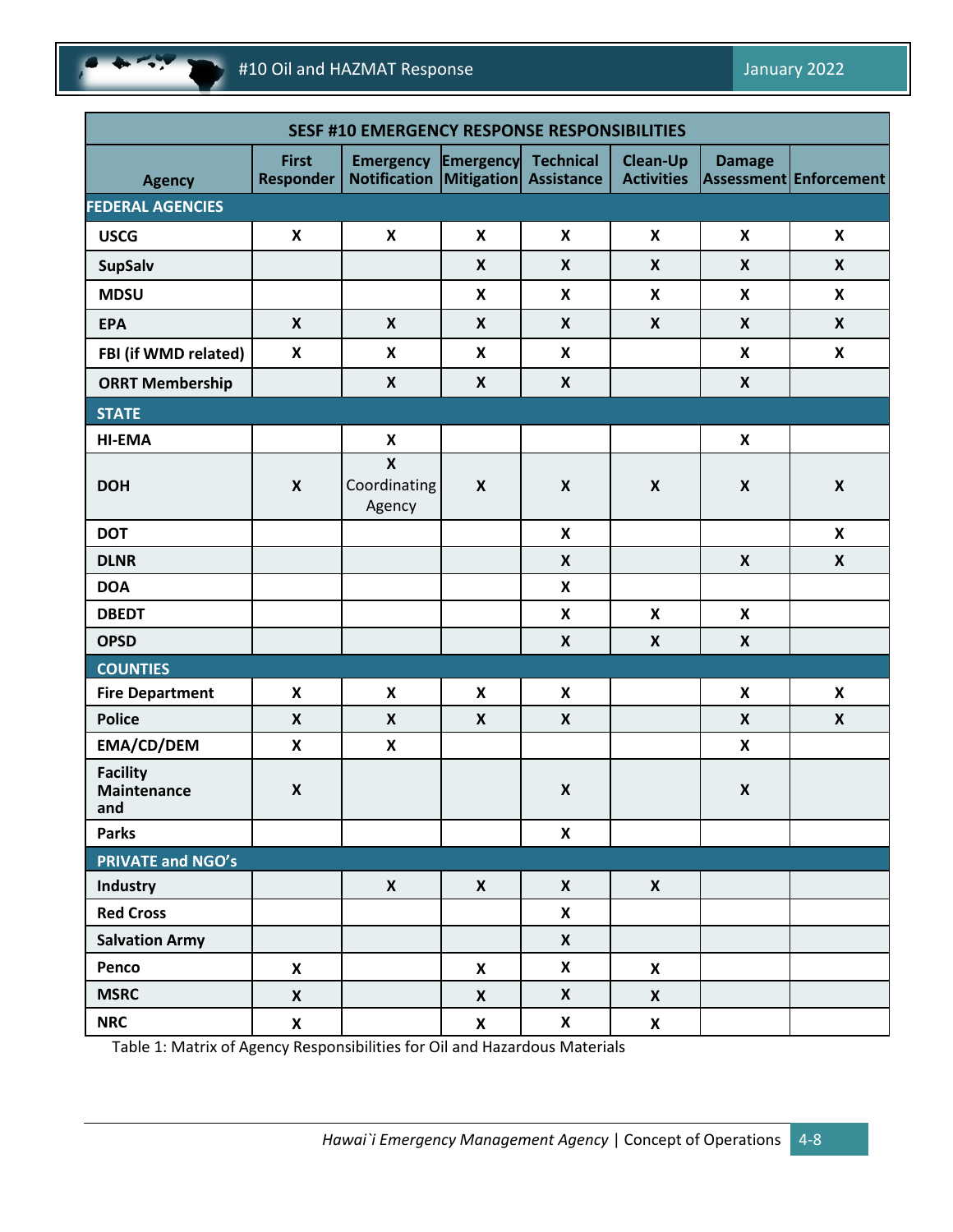# 4.3.3 COORDINATION WITH OTHER SESFS

- If additional or specialized SESF's uniquely qualified are required to support an incident and activated, all requests for support from other SESFs will be made via WebEOC. Some of the most likely SESFs to be called upon to coordinate with SESF #10 include:
	- a. **SESF #3 Public Works**
	- b. **SESF #4 Firefighting**
	- c. **SESF #5 Planning and Information**
	- d. **SESF #11 Agriculture and Natural Resources**
	- e. **SESF #12 Energy**
	- f. **SESF #13 Public Safety and Security**
	- g. **SESF #15 External Affairs**
	- h. **SESF #20 Military Support**: All requests for Department of Defense Hawai`i National Guard (HING) support will be made via SESSF #20. Examples of HING resources in support of SESF 10 are:
		- Chemical technical expertise
		- Logistics support
		- Transportation

### 4.3.4 COORDINATION WITH COUNTY EOCS

- Each jurisdiction within the state is responsible for its own requirements. Only when local and mutual aid resources are exhausted or projected to be exhausted, or the required capability does not exist at the local level, may the jurisdiction request assistance from the state.
- County requests for state resources, services, or information from SESF #10 will be directed to SESF #10 via the SEOC using the WebEOC system.
- 3. Responses to requests for assistance made by county officials to agencies at the site of the disaster will be coordinated with and approved by SESF #10 personnel in the SEOC and the state Operations Section Chief before action is taken.
- County government fire departments generally provide the first response to oil and hazardous materials incidents. State governments may have environmental response programs that supplement local governments for larger-scale or more complex responses. When activated to respond to a Stafford Act incident, the primary agencies for ESF #10 develop work priorities in coordination with local and state governments and coordinate activities with them as appropriate at the local/state EOCs.

### 4.3.5 COORDINATION WITH FEDERAL PARTNERS

If federal #10 is activated in response to, or in anticipation of, a presidential disaster declaration, SESF #10 will establish contact with the federal ESF Coordinating Agency and ensure daily coordination for the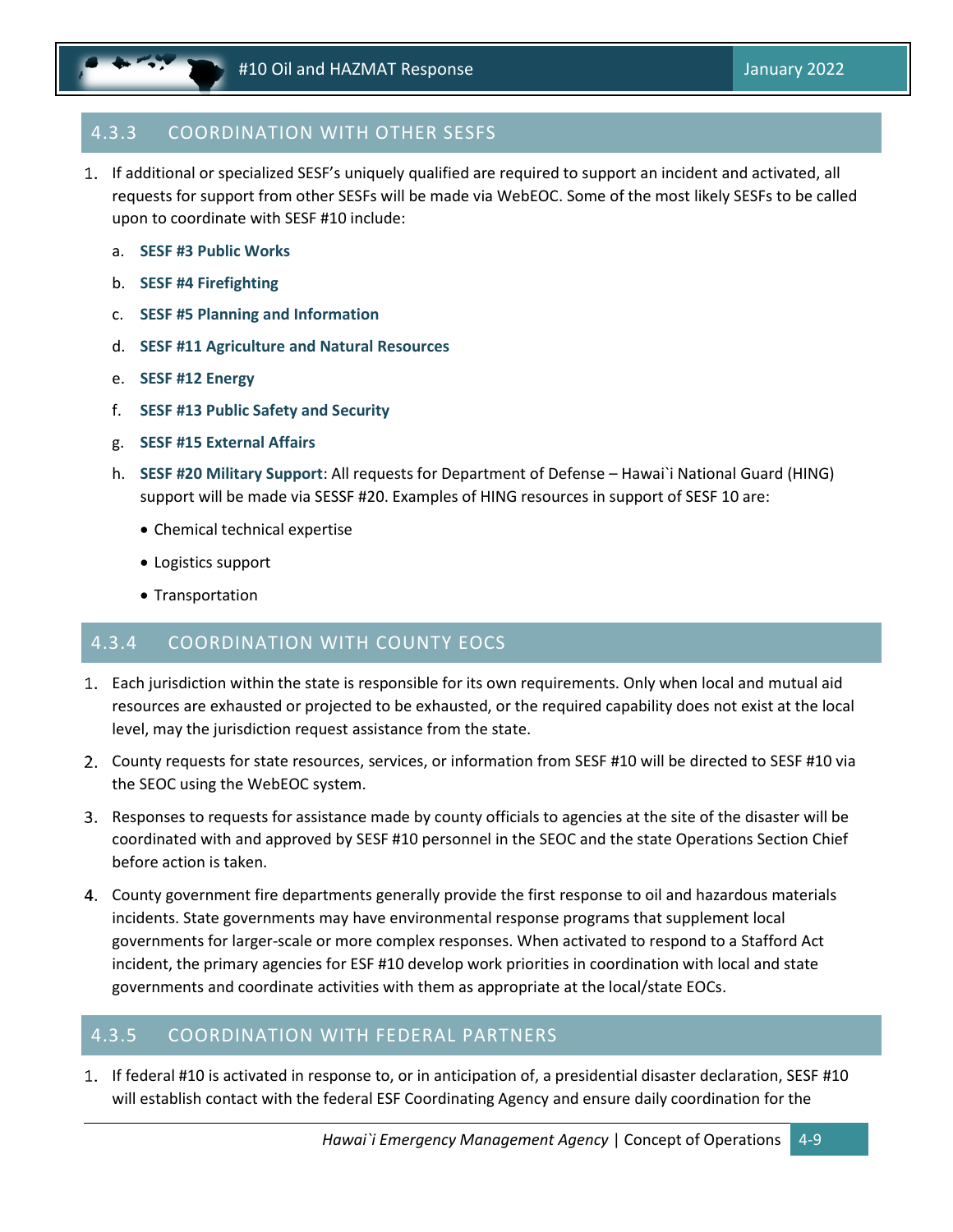duration of the activation. The U.S. Coast Guard and the U.S. EPA are the federal agencies with primary responsibility for federal ESF #10.

- 2. The [Oceania Regional Response Team \(ORRT\)](https://response.epa.gov/site/site_profile.aspx?site_id=12285) lead by the EPA is responsible for regional planning and preparedness activities before response actions and for providing advice and support to Federal On-Scene Coordinators or Federal Remedial Project Managers when activated, usually during an incident or response.
- The ORRT serves as a conduit for additional federal agency support and through either of the FOSC they can activate as many or as few of the federal agency as needed for the situation. The following are members of the ORRT for the State of Hawaii:
	- a. Department of Commerce
	- b. Department of Transportation
	- c. National Oceanic and Atmospheric Administration
	- d. Department of Defense; U.S. Pacific Command JTF- HD, U.S. Army Corps of Engineers; U.S. Navy
	- e. Department of Labor
	- f. Department of Interior
	- g. General Service Administration
	- h. Department of Justice
	- i. Department of State
	- j. Department of Health and Human Services
	- k. Department of Energy
	- l. Department of Homeland Security

### 4.3.6 TASK FORCES

- Task forces may be stood up to coordinate specific response activities or issues. Task forces may consist only of #10 agencies or include representatives from other SESFs. Task Forces mission assignments should be clear and deliberate as to what they will be doing and how they will be supported, funded and what 'success' looks like.
- Per the *2015 Catastrophic Hurricane Plan*, the following task forces will be established by #10 following an incident of that magnitude:
	- a. ESF #12 will coordinate fuel preparedness and continuity of operations with private industry through the Energy Task Force and continue to prepare for potential implementation of fuel demand mitigation and conservation programs and measures.
	- b. The ICS MTSRU may be activated for specific situations like this to ensure the Port can regain operations. This may require a Task Force of multiple agencies and industries to be formed to establish this.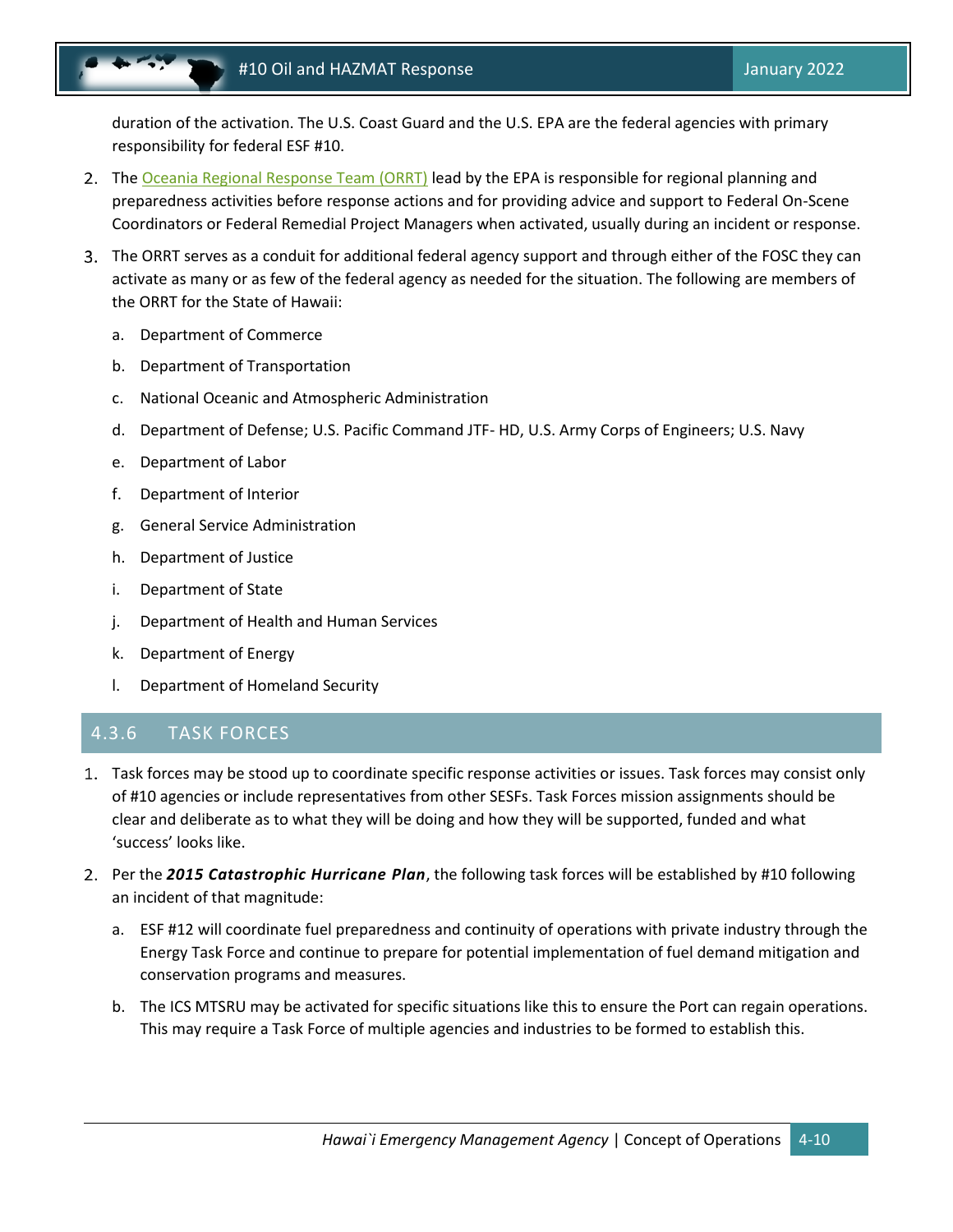# <span id="page-28-0"></span>5. AUTHORITIES AND REFERENCES

# <span id="page-28-1"></span>**5.1 STATE LAWS, REGULATIONS AND DIRECTIVES**

- 1. [Chapter 127A, HRS;](https://www.capitol.hawaii.gov/hrscurrent/Vol03_Ch0121-0200D/HRS0127A/) Emergency Management.
- 2. [Administrative Directive No. 15-01,](https://dod.hawaii.gov/hiema/files/2017/08/AD-15-01-Emergency-Management-Preparedness-Requirements-for-Departments.pdf) Emergency Management Preparedness Policies for Departments.
- 3. [Chapter 128D, HRS;](https://www.capitol.hawaii.gov/hrscurrent/Vol03_Ch0121-0200D/HRS0128D/) Environmental Response Law.
- 4. [Chapter 128E, HRS;](https://www.capitol.hawaii.gov/hrscurrent/Vol03_Ch0121-0200D/HRS0128E/) Hawaii Emergency Planning and Community Right-to-Know Act.
- 5. [Chapter 286,](https://www.capitol.hawaii.gov/hrscurrent/Vol05_Ch0261-0319/HRS0286/) HRS, Highway Safety; Part XII, [Section 286:221-](https://www.capitol.hawaii.gov/hrscurrent/Vol05_Ch0261-0319/HRS0286/HRS_0286-0221.htm)227; Transportation of Hazardous Materials, Hazardous Wastes, and Etiological Agents.
- [Chapter 340E, HRS;](https://www.capitol.hawaii.gov/hrscurrent/Vol06_Ch0321-0344/HRS0340E/) Safe Drinking Water; Rules Relating to Public Water Systems, [HAR Chapter 11-20](https://health.hawaii.gov/opppd/files/2020/11/11-20-October-29-2020.pdf) & [Appendices.](https://health.hawaii.gov/opppd/files/2021/04/Appendices-A-K.pdf)
- 7. [Chapter 342B, HRS;](https://www.capitol.hawaii.gov/hrscurrent/Vol06_Ch0321-0344/HRS0342B/) Air Pollution Control; Ambient Air Quality Standards, [HAR Chapter 11-59.](https://health.hawaii.gov/opppd/files/2015/06/11-59.pdf)
- [Chapter 342D, HRS;](https://www.capitol.hawaii.gov/hrscurrent/Vol06_Ch0321-0344/HRS0342D/) Water Pollution; Water Quality, HAR [Chapter](https://health.hawaii.gov/opppd/files/2021/11/Clean_Water_Branch_HAR_11-54_20141115.pdf) 11-54.
- 9. [Chapter 342G, HRS;](https://www.capitol.hawaii.gov/hrscurrent/Vol06_Ch0321-0344/HRS0342G/) Integrated Solid Waste Management; Solid Waste Management Control, HAR Chapter [11-58.1.](https://health.hawaii.gov/opppd/files/2015/06/11-58-1.pdf)
- 10. [Chapter 342J, HRS;](https://www.capitol.hawaii.gov/hrscurrent/Vol06_Ch0321-0344/HRS0342J/) Hazardous Waste; Hazardous Waste Management General Provisions[, HAR Chapter 11-](https://health.hawaii.gov/opppd/files/2020/06/11-260.1-279.1.pdf) [260.1-279.1;](https://health.hawaii.gov/opppd/files/2020/06/11-260.1-279.1.pdf) Standards for the Management of Used Oil, HAR Chapter 11-279.
- Control of Hazardous Materials and Wastes at Public Airports, [HAR Chapter 19-33.](https://hidot.hawaii.gov/airports/files/2013/01/33-HazMat.pdf)
- 12. [Hawaii Area Contingency Plan,](https://homeport.uscg.mil/Lists/Content/Attachments/64389/Homeport%20Loaded%20ACP%20DEC%202019.pdf) USCG FOSC Version 2019.0, dated December 16, 2019.

# <span id="page-28-2"></span>**5.2 FEDERAL LAWS, REGULATIONS, AND DIRECTIVES**

- Comprehensive Environmental Response Compensation and Liability Act of 1980, as amended.
- 2. Title III of the Superfund Amendments and Reauthorization Act of 1986 entitled the Emergency Planning and Community Right-to-Know Act of 1986.
- 29 CFR Part 1910, Hazardous Waste Operations and Emergency Response; Final Rule.
- 4. 40 CFR Part 300, National Oil and Hazardous Substances Pollution Contingency Plan, November 1985, revised as of July 1, 1991.
- 5. Federal Water Pollution Control Act.
- Clean Air Act of 1990 (PL 101-549, Nov. 15, 1990, 104 Stat 2399).
- Title 12, Department of Labor and Industrial Relations Subtitle 8, Division of Occupational Safety and Health Chapter 99, Hazardous Waste Operations and Emergency Response.
- Oil Pollution Act (OPA) of 1990 Public Law 101-380, August 18, 1990.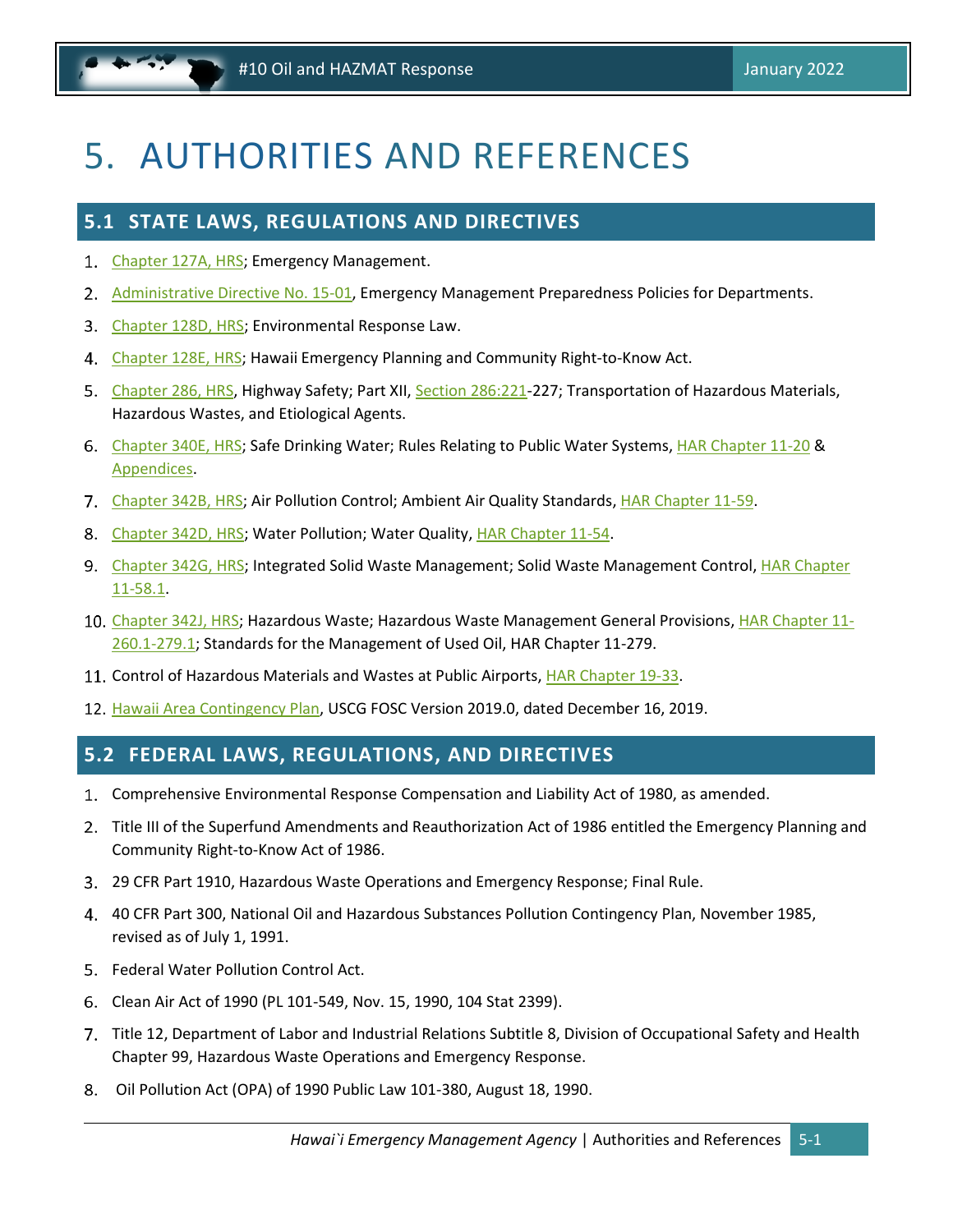9. [33 CFR 153,](https://www.ecfr.gov/current/title-33/chapter-I/subchapter-O/part-153) Control of Pollution by Oil and Hazardous Substances, Discharge Removal.

# <span id="page-29-0"></span>**5.3 REFERENCES**

- 1. [State of Hawaii Emergency Operations Plan](https://dod.hawaii.gov/hiema/files/2020/02/Hawaii-State-EOP-Fall-2019-Published.pdf)
- 2. State of Hawai'i Hazard Mitigation Plan
- 3. [2015 Catastrophic Hurricane Plan](https://dod.hawaii.gov/hiema/files/2016/03/2015Hawaii_Cat_Plan.pdf)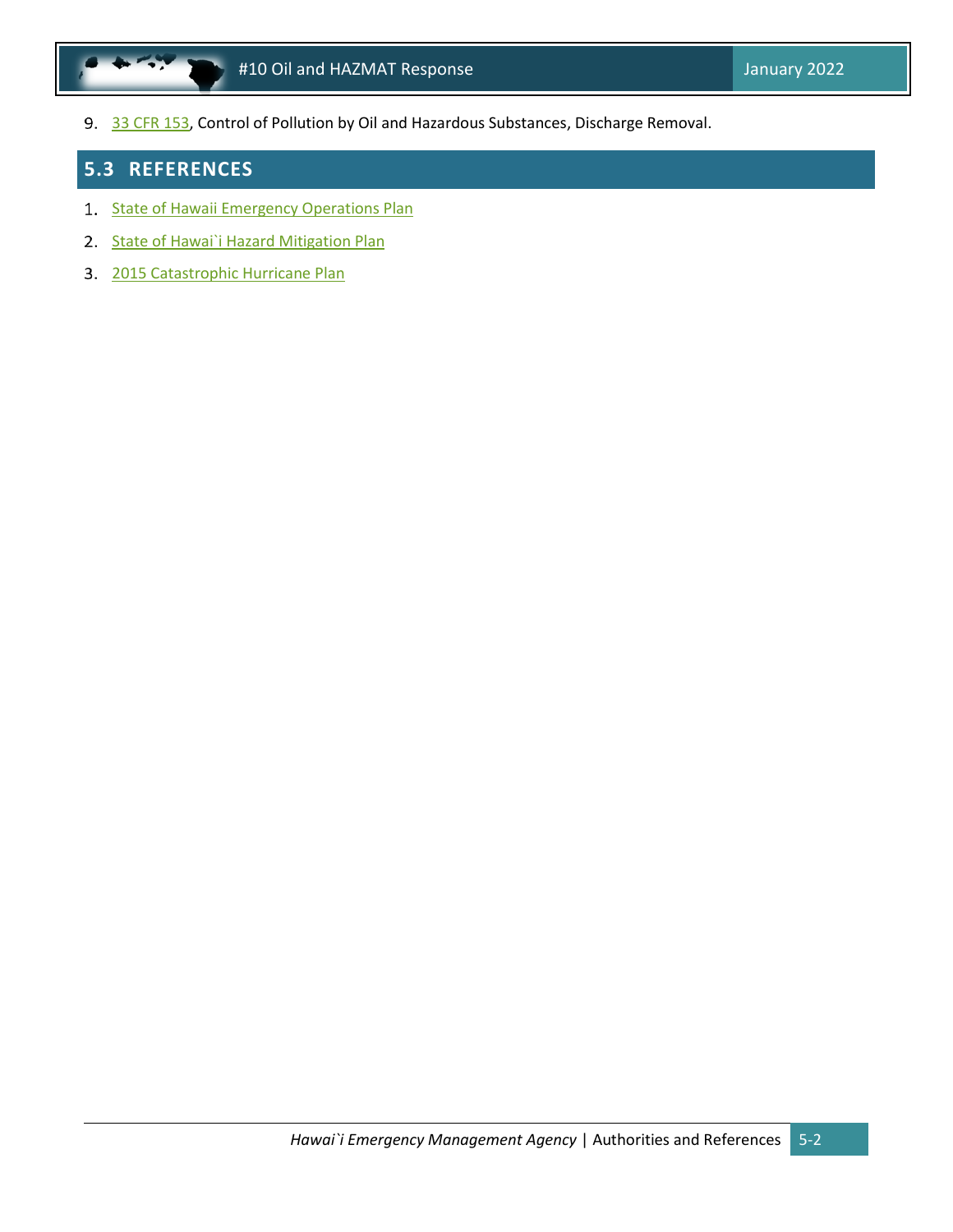# <span id="page-30-0"></span>6. ACRONYMS

| CD              | Civil Defense                                                         |
|-----------------|-----------------------------------------------------------------------|
| <b>CERCLA</b>   | Comprehensive Environmental Response, Compensation, and Liability Act |
| CFR / C.F.R.    | <b>Code of Federal Regulations</b>                                    |
| <b>DBEDT</b>    | Hawaii Department of Business, Economic Development, and Tourism      |
| <b>DEM</b>      | Honolulu Department of Emergency Management                           |
| DHO.            | Hawaii Department of Health District Health Office                    |
| <b>DLNR</b>     | Department of Land and Natural Resources                              |
| <b>DOA</b>      | Hawaii Department of Agriculture                                      |
| <b>DOC</b>      | <b>Department Operations Center</b>                                   |
| <b>DOH</b>      | Department of Health                                                  |
| <b>DOT</b>      | Hawaii Department of Transportation                                   |
| <b>EMA</b>      | <b>Emergency Management Agency</b>                                    |
| <b>EMAC</b>     | <b>Emergency Management Assistance Compact</b>                        |
| <b>EMO</b>      | <b>Emergency Management Officer</b>                                   |
| <b>EOC</b>      | <b>Emergency Operations Center</b>                                    |
| <b>EPA</b>      | United State Environmental Protection Agency                          |
| FBI             | Federal Bureau of Investigations                                      |
| <b>FEMA</b>     | Federal Emergency Management Agency                                   |
| <b>FOSC</b>     | Federal On-Scene Coordinator                                          |
| <b>HAR</b>      | Hawaii Administrative Rules                                           |
| HAZMAT          | <b>Hazardous Materials</b>                                            |
| <b>HAZWOPER</b> | Hazardous Waste Operations and Emergency Response                     |
| HEER            | Hazard Evaluation and Emergency Response Office                       |
| HI-EMA          | Hawaii Emergency Management Agency                                    |
| HI-EOP          | Hawaii Emergency Operations Plan                                      |
| <b>HING</b>     | Hawaii National Guard                                                 |
| <b>HRS</b>      | <b>Hawaii Revised Statutes</b>                                        |
| <b>HSERC</b>    | Hawaii State Emergency Response Commission                            |
| <b>IAP</b>      | <b>Incident Action Plan</b>                                           |